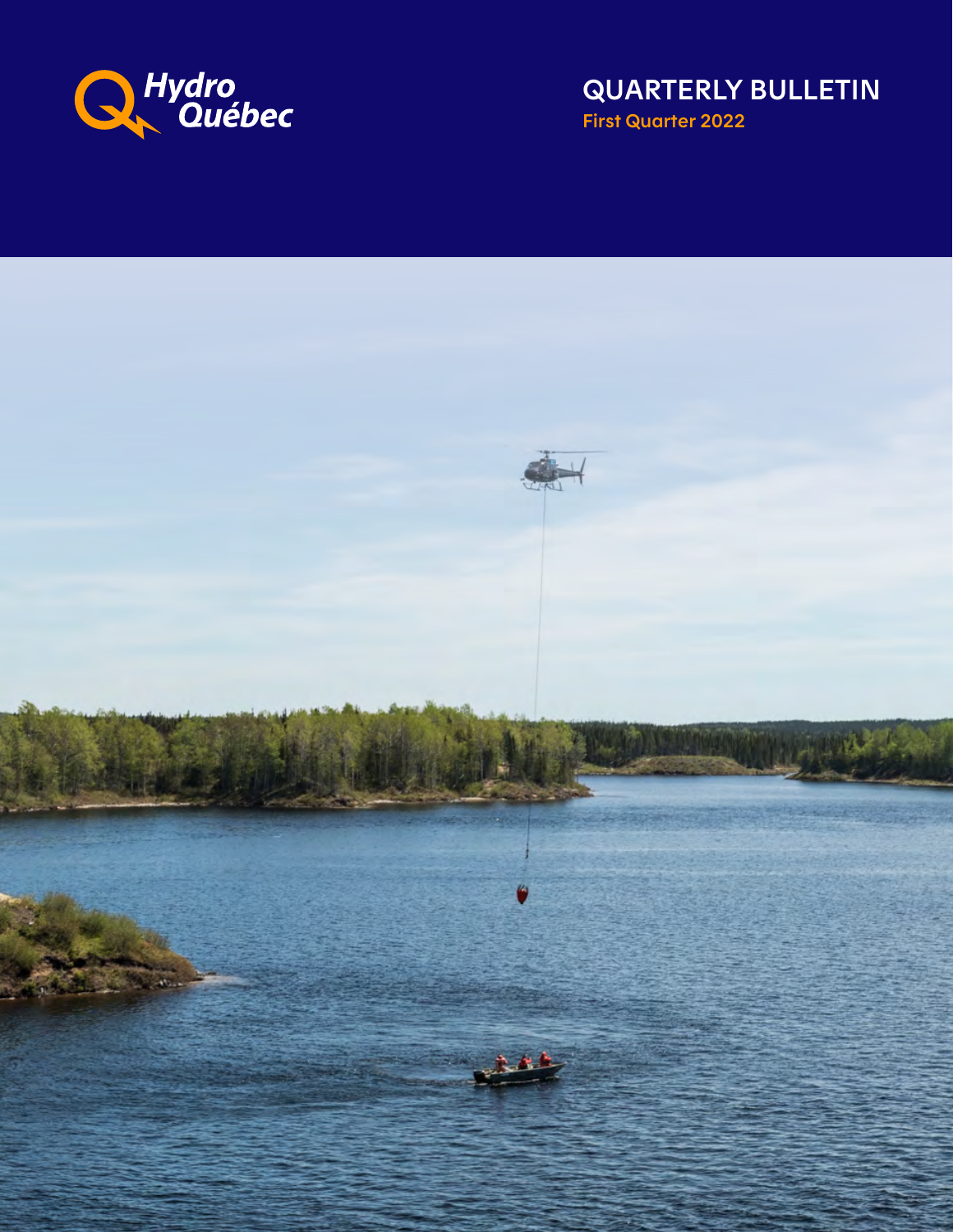# SUPPORTING DECARBONIZATION IN QUÉBEC AND BEYOND OUR BORDERS



Sophie Brochu President and Chief Executive Officer

For the first time in its history, Hydro-Québec posted quarterly net income in excess of \$2 billion. In a context marked by cold temperatures—January having been the coldest on record since 2004—and a sharp rise in prices on energy markets, our net income totaled \$2,062 million, compared to \$1,641 million in the same period last year. This \$421-million increase is mainly due to higher sales, both in and outside Québec.

Last March, we launched our *[Strategic Plan](https://www.hydroquebec.com/about/strategic-plan.html)  [2022–2026](https://www.hydroquebec.com/about/strategic-plan.html)*, which underscores the major role we intend to play in the energy transition. If the social, financial and technological challenges of decarbonization are substantial, so too are the opportunities it represents. In either case, we have many solutions at hand to help Québec achieve its collective ambitions.

One such challenge involves meeting the projected growth in electricity demand while limiting the impact on our costs and rates. Our response is to make energy efficiency a priority by offering a range of programs tailored to our different customer segments. Achieving our targeted energy savings of 4 TWh by 2025 and 8.2 TWh by 2029 will let us correspondingly reduce the need for new generating capacity. The 2029 target is equivalent to the annual output of all four generating stations in the Romaine complex, which means that energy efficiency measures will help avoid billions of dollars in investments. By making it easier to adopt energy-wise, sustainable habits, we hope to get the greatest possible number of people —individuals, institutions, companies and communities—on board with the decarbonization of Québec. Bringing down everyone's

carbon footprint will generate lasting benefits for society as a whole.

In the coming years, we will also increase our installed hydropower capacity by 2,000 MW by optimizing the output of our existing generating facilities. In addition, we will develop a 3,000-MW portfolio of wind power projects that can be implemented as needs emerge. In fact, we've just taken a decisive step in this direction: for the first time ever, Hydro-Québec will participate directly in—and become a co-owner of—major wind farm projects. In partnership with Boralex and Énergir, we will build three 400-MW wind farms on the lands of the Seigneurie de Beaupré as soon as energy needs are confirmed. We are committed to working closely with local and Indigenous communities to carry out these projects.

Our decarbonization efforts don't just end with Québec. The New York State Public Service Commission has recently confirmed that our clean electricity will meet 20% of the power needs of America's largest metropolis, something that makes us very proud. Indeed, New York City will be able to cut its greenhouse gas (GHG) emissions by millions of tonnes per year thanks to the project we submitted, which represents one of the biggest decarbonization initiatives to date in North America.

Our clean energy is more valuable than ever. We must therefore use it wisely and commercialize it at its full worth if we are to collectively reap the benefits and leverage its strengths as the energy transition ramps up.

#### Sophie Brochu

Previous page: Stocking Romaine 1 reservoir.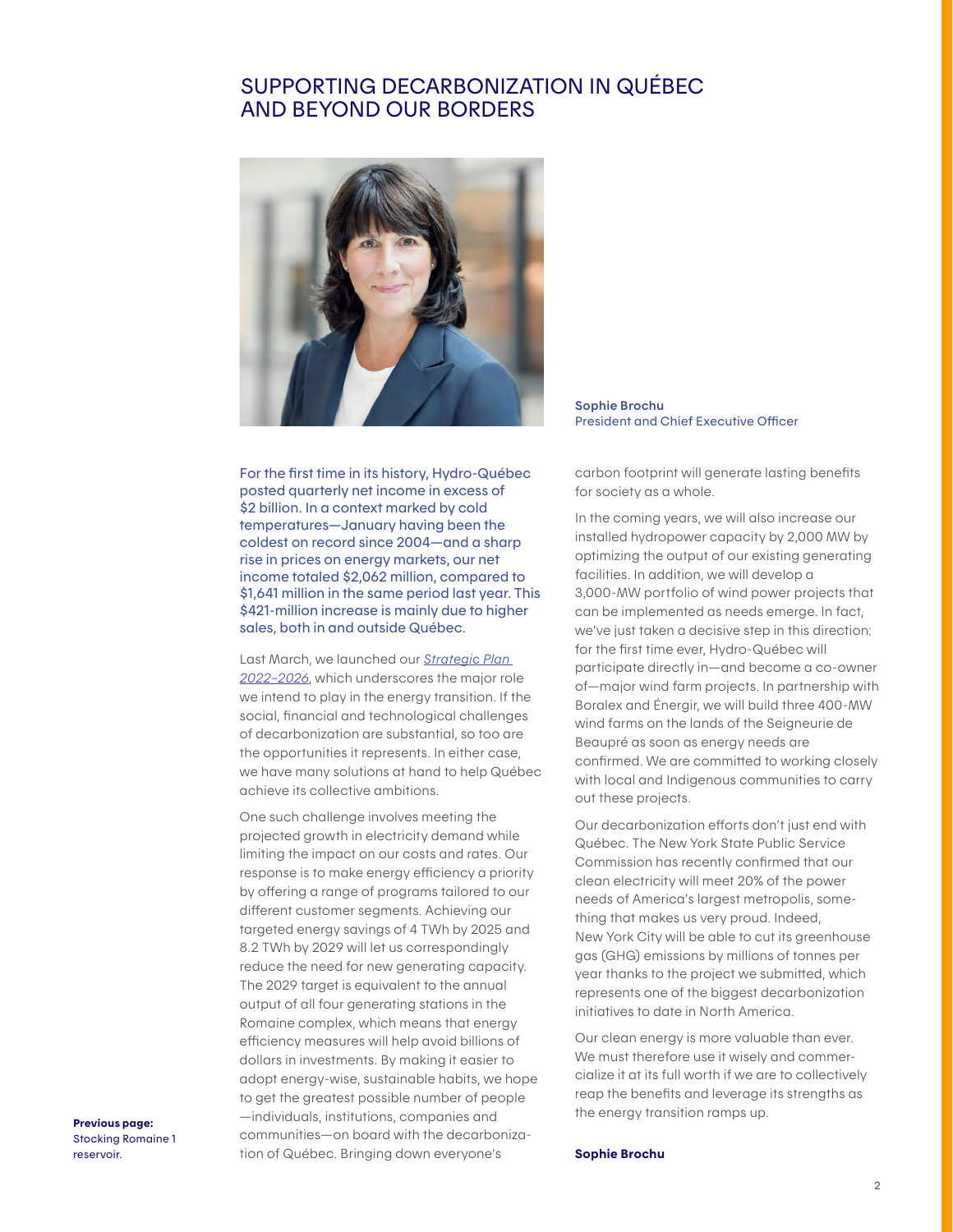# OUR SUSTAINABLE DEVELOPMENT INITIATIVES

#### **Environment**

Work toward decarbonizing all of our business activities and markets



#### Responsible recycling

In March, Insertech and Hydro-Québec signed a three-year agreement to promote sustainable development and social reintegration. Under the agreement, our used computer equipment will be recycled and unemployed young adults will receive training in electronic repairs.

Rather than paying to dispose of our used or surplus computer equipment that no longer meets current standards, we will donate it to Insertech. This organization will give the products new life by repairing and refurbishing them and recycling any parts that cannot be reused in an environmentally responsible way. The ultimate goal is to build devices that can be sold at low cost and create a more responsible supply chain, which is an aspect of sustainable development.

By recycling used computer equipment, Insertech offers a complete and affordable IT solution to meet the technological needs of the community—sale of refurbished computers, repair services, computer courses and technological activities. For this purpose, the organization hires young adults who want to integrate into society and join the job market.

Through this agreement with Insertech, we will contribute to the fight against rapid product obsolescence and the waste of material resources. More than ever, we're committed to encouraging responsible procurement!

#### **Community**

Build and operate sustainable, resilient infrastructure while adapting our activities to climate change



#### Renewable energy in the Basse-Côte-Nord region

Since the early 1970s, the village of La Romaine and the Innu community of Unamen Shipu, which are located next to one another, had been powered by the La Romaine diesel generating station. They were the only communities in the Basse-Côte-Nord region that did not have access to Hydro-Québec's renewable energy.

Well, those days are over! A 34.5-kV transmission line on wooden H-frames, stretching 75 km, was commissioned in March to connect the two communities to the village of Pointe-Parent.

Currently, approximately one third of the customers are supplied by the new line. In summer 2022, we will carry out major work to convert the distribution system in La Romaine and Unamen Shipu so that the line will provide electricity to all customers. The work is expected to be completed by the fall.

The new line will ultimately avoid the consumption of nearly four million litres of diesel every year and the emission of approximately 10,000 tonnes of GHGs—the equivalent of taking 2,500 vehicles off Québec roads.

This project was carried out thanks to the contribution of several Hydro-Québec teams working in the areas of distribution, transmission, communications and community relations, as well as the collaboration of the communities of Unamen Shipu, Kegaska and La Romaine.

The deployment of this new line reflects our desire to convert our off-grid systems to cleaner, less costly energy sources. The approximately 20 thermal generating stations powering these systems represent less than 1% of our output, but generate about 43% of our GHG emissions. Overall, we aim to supply our off-grid systems with 80% clean energy by 2030.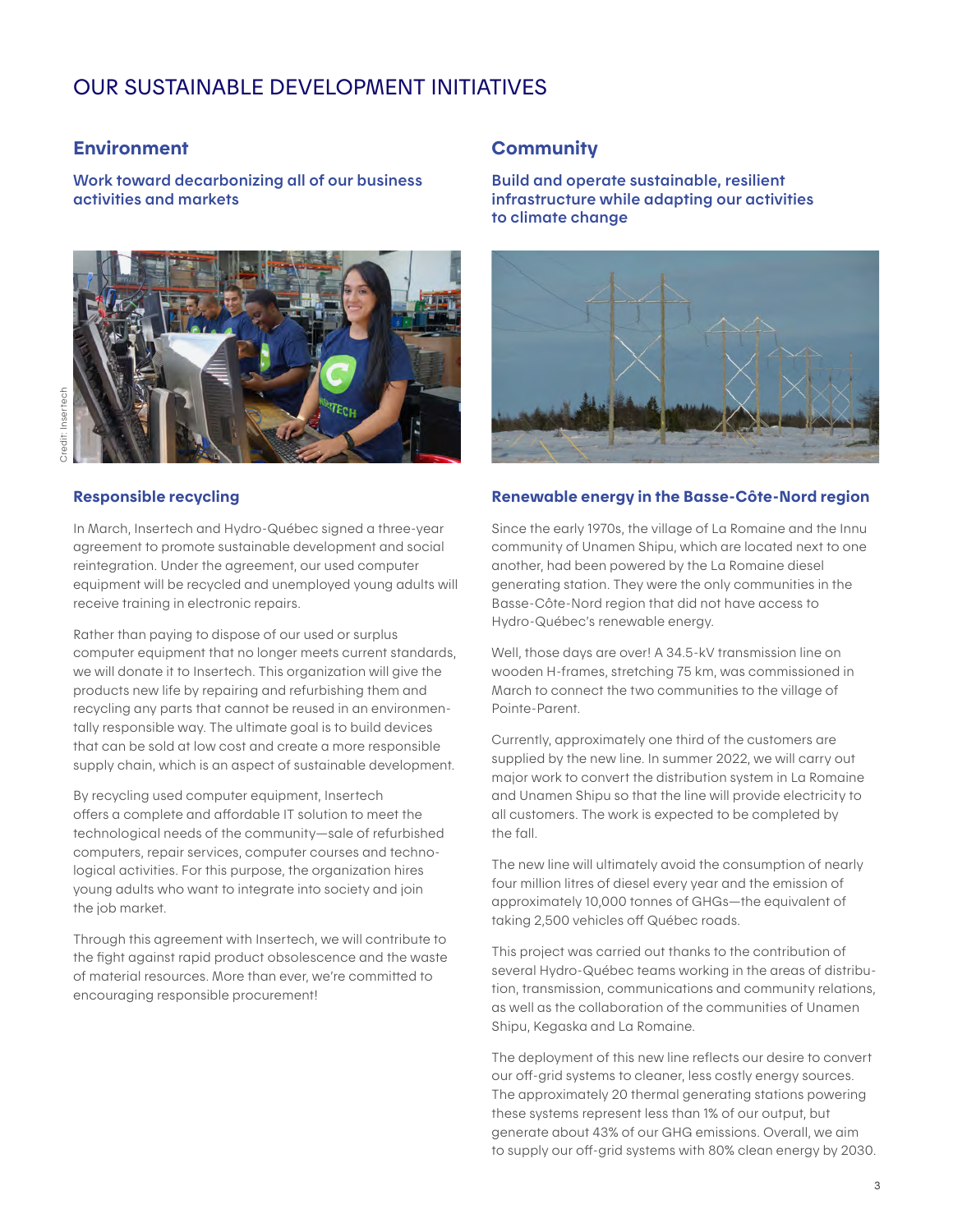#### **Community**

Generate more sustainable value in the community



#### Improving quality of life

In spring 2016, to meet the strong growth in demand for electricity in the regional county municipality (MRC) of Des Moulins and improve transmission system reliability in the Montréal metropolitan loop, we launched construction of Judith-Jasmin substation in Terrebonne. This substation can transform more than 2,300 MW, enough to power about 800,000 homes. Three 735-kV lines and one 120-kV line are connected to it.

When carrying out projects of this kind, we make every effort to contribute to the development of host communities. That's why, through our Integrated Enhancement Program —which provides financial assistance for the implementation of initiatives selected by the communities to improve their quality of life—we are giving \$2,387,000 to the city of Terrebonne to support two projects, namely the redevelopment of Parc Pierre-Le Gardeur and the creation of a multifunctional trail in the Urbanova district.

By fall 2022, Parc Pierre-Le Gardeur will include a refurbished tennis court, a splash pad, a pump track, a playground, picnic tables, a rest area, a community gathering place and entertaining audiovisual screenings. Shrubs will also be planted.

As for the project in the Urbanova district, the multifunctional trail will be built along the biodiversity corridor to link local points of interest and showcase the natural environment.

#### **Governance**

#### Make sustainability principles integral to our governance, operations and projects



#### Our ambition: Driving collective success

In March, we launched our *Strategic Plan 2022–2026*, which outlines our priorities and main objectives for the decades to come.

The Plan, which describes our role in Québec's energy transition toward a low-carbon economy, is the result of a broad consultation with internal and external stakeholders, including representatives from the economic, energy, municipal, academic and environmental spheres throughout Québec, as well as members of various Indigenous nations.

This reflection on Québec's collective energy future brought to light an enormous challenge: over 100 TWh of additional clean electricity will be required to attain carbon neutrality in the province by 2050. This goal is all the more daunting given that it must be achieved at the lowest possible cost for society.

Among other things, we will have to deal with tighter energy and capacity balances and higher supply costs. In addition, we will need to transition our current grid to an energy system allowing two-way energy exchanges with our customers, while also enabling them to manage their consumption more efficiently and to interact with each other. Moreover, we will have to reinforce the grid and meet sustained growth in demand, in a context where upgrading or replacing our assets will require significant investments.

Following this strategic reflection, we adopted a global vision of our operations and assets. This led us to implement a new organizational structure that maximizes collaboration and agility, so that we may carry out the energy transition in keeping with the collective aspirations of all Quebecers.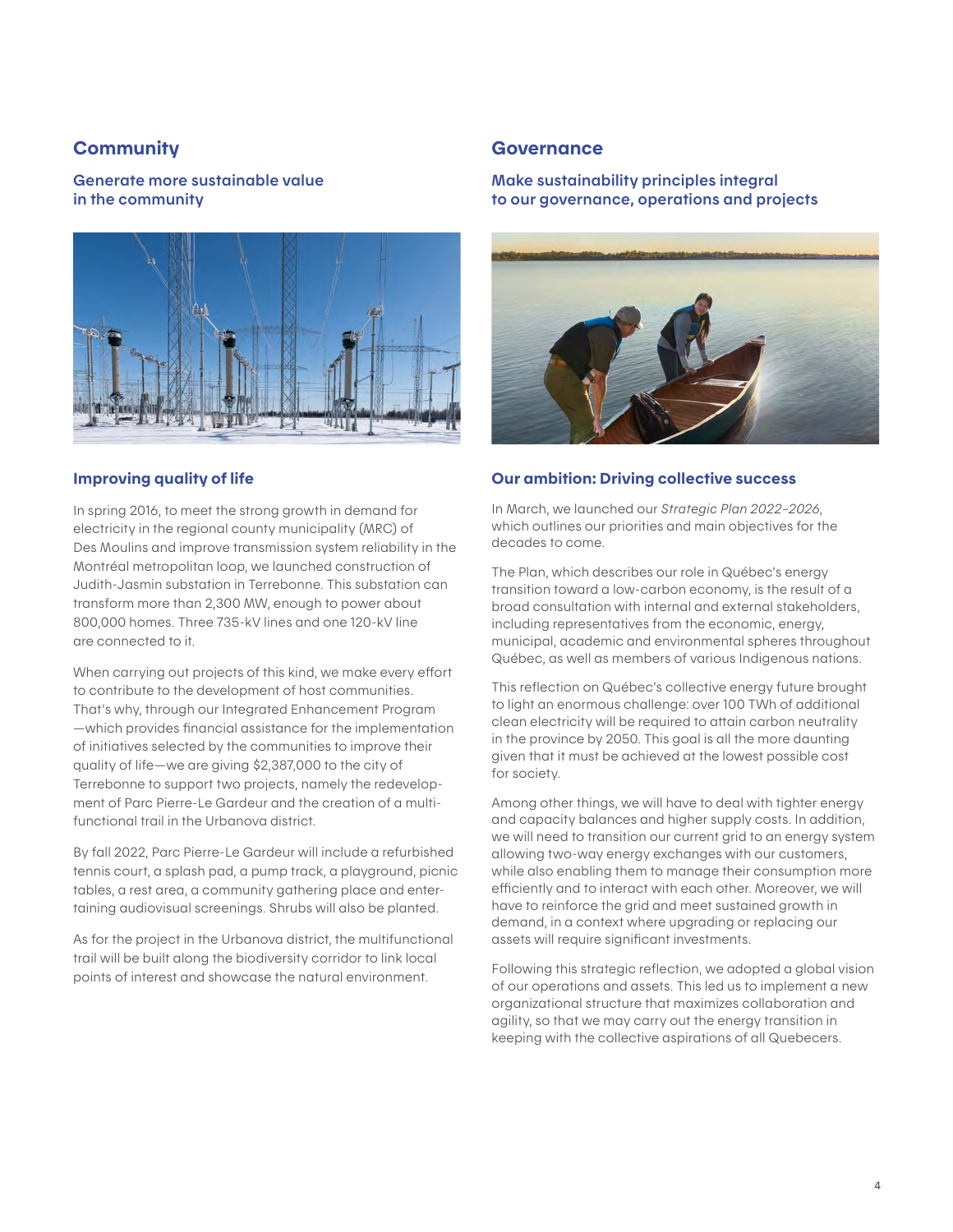FINANCIAL RESULTS

# First Quarter 2022 KEY FIGURES

# \$2,062M **26% 个**

Net Income

\$856M

19% 1

**Investments** 



10%



**14%个** 

Electricity Sales in Québec

8.7 TWh

 $17\% \t\downarrow$ 



22%

Electricity Sales Outside Québec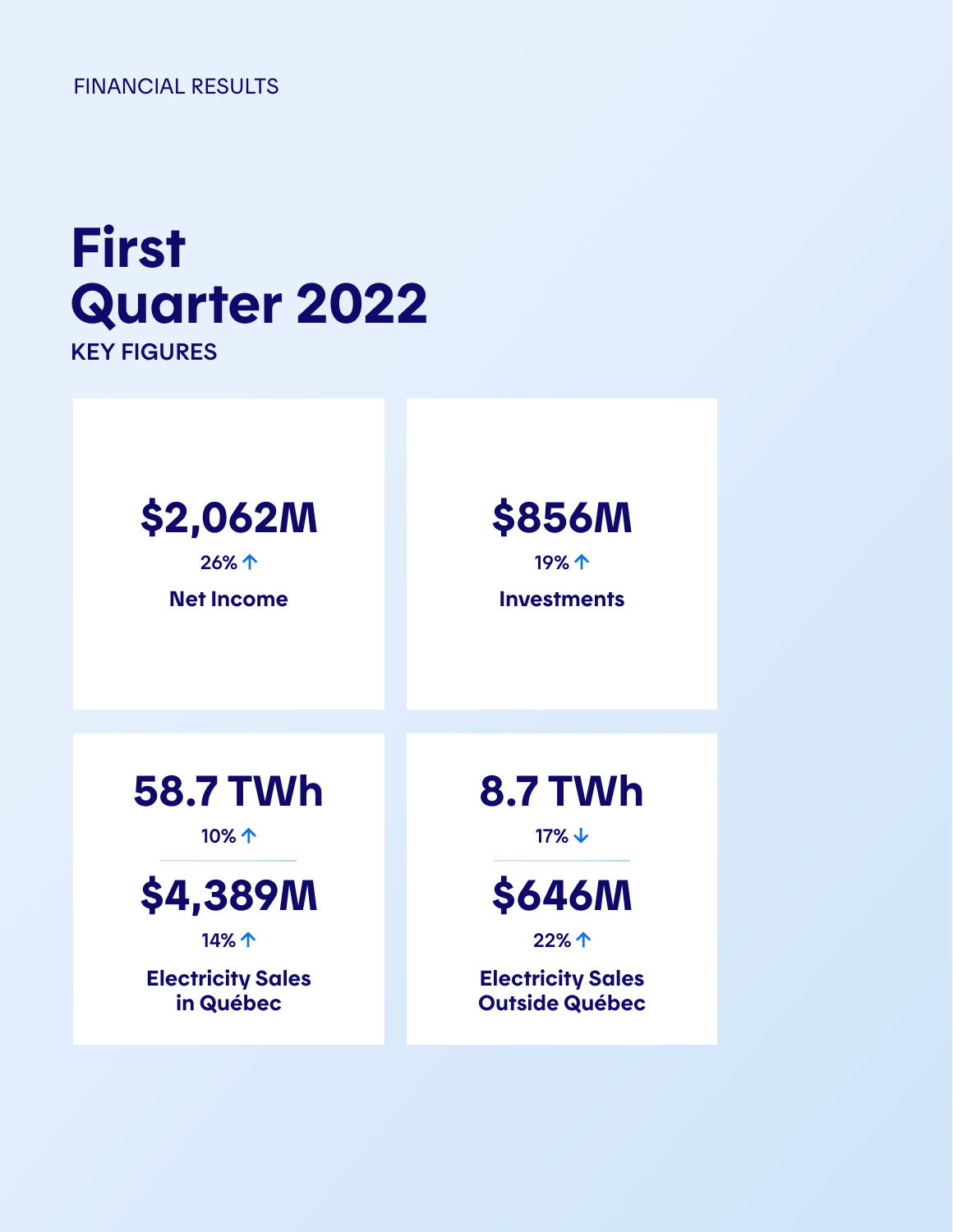# MANAGEMENT'S DISCUSSION AND ANALYSIS

#### Quarterly results at a glance

For the first three months of 2022, Hydro-Québec posted quarterly net income in excess of \$2 billion for the first time in its history. In a context marked by cold temperatures and a sharp rise in prices on energy markets, **net income** totaled \$2,062 million, compared to \$1,641 million in the same period last year. This \$421-million increase is mainly due to higher sales revenue, both in and outside Québec, which was partially offset by an increase in short-term electricity purchases on the markets to meet *ad hoc* requirements during the cold spells.

Driven by sales in Québec, the total sales volume reached a historic peak of 67.4 TWh for the first quarter of 2022. Hydro-Québec was thus able to go on contributing to the decarbonization of northeastern North America and to Québec's collective wealth by meeting the increased needs of its domestic market, while exporting significant quantities of electricity to neighboring markets.

#### Consolidated results

Revenue totaled \$5,151 million, compared to \$4,447 million in the first quarter of 2021. This \$704-million increase is mainly attributable to a \$661-million rise in electricity sales.

In Québec, sales set a new record of 58.7 TWh, an increase of 5.3 TWh compared to the same period in 2021, bringing in \$546 million more than the \$3,843 million recorded a year ago due to several factors. First, temperatures led to an increase of 3.6 TWh or \$311 million. Their impact was mainly felt in January, when they were 7°C colder, on average, than in 2021. Second, baseload demand rose by 1.7 TWh or \$108 million as a result of higher energy consumption in all segments, especially among residential customers and in the commercial, institutional and small industrial segment. An increase in aluminum prices, which have an impact on revenue from special contracts with certain large industrial customers, also drove up electricity sales in Québec.



Cumulative Impact on Electricity Sales in Québec of Temperatures Compared to Normals (\$M)

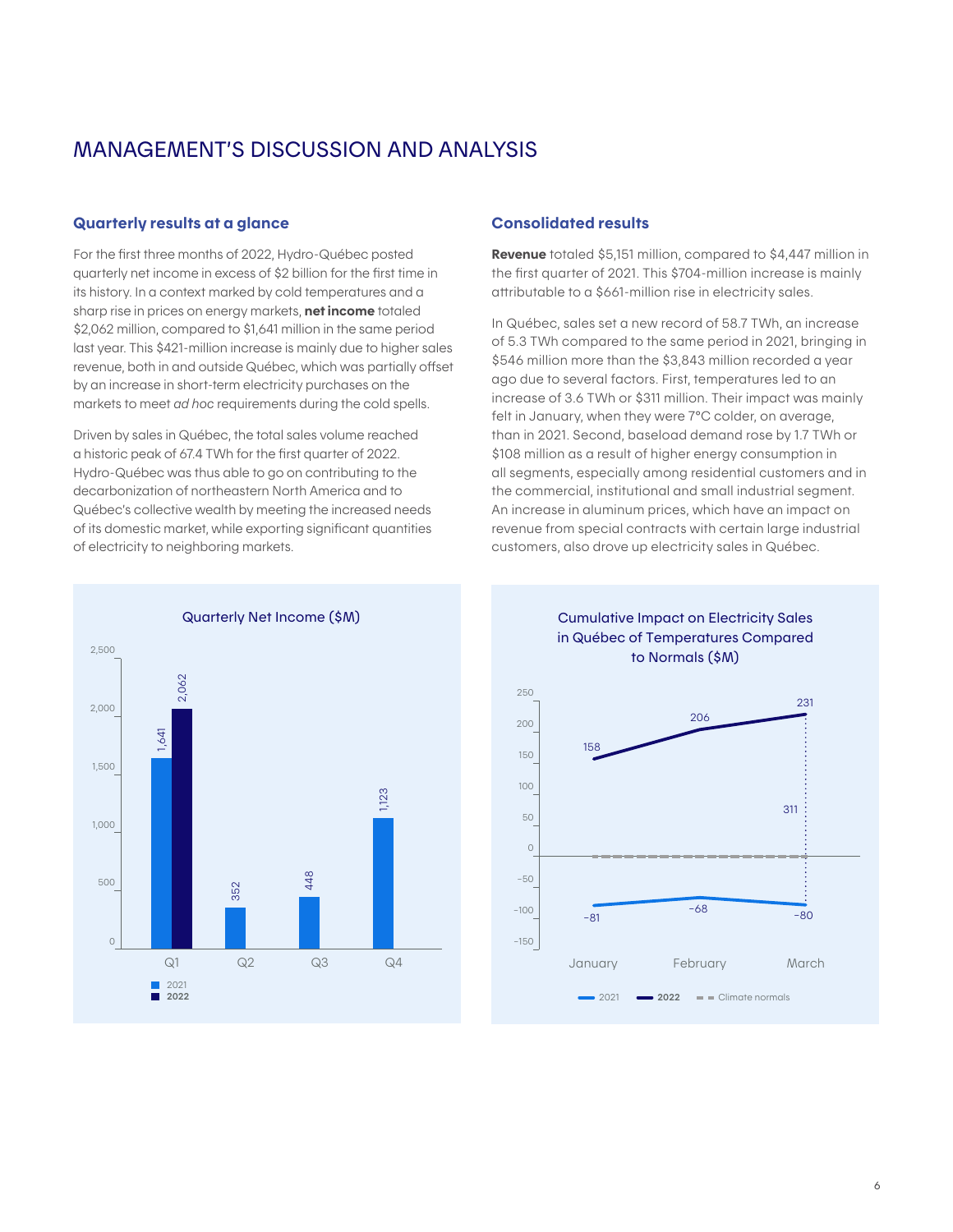On markets outside Québec, revenue from electricity sales reached \$646 million, or \$115 million more than a year earlier. This increase is mainly due to favorable market conditions during the quarter. Energy markets saw a sharp rise in prices, although this factor was partially offset by the impact of the company's risk management strategy. Export volume decreased by 1.8 TWh compared to the first quarter of 2021 because of the greater needs of the Québec market resulting from the cold temperatures. It stood at 8.7 TWh, which is close to the average of the last 10 years for a first quarter.

Total expenditure amounted to \$2,514 million, an increase of \$317 million compared to \$2,197 million in the same period last year. The difference is mainly due to a \$269-million increase in electricity purchases, primarily attributable to a rise in short-term supplies purchased on the markets to meet Québec's *ad hoc* requirements during cold spells. To a lesser extent, it also results from a higher volume of wind power supplies on account of the greater output of facilities under contract.

Lastly, **financial expenses** totaled \$575 million, which is comparable to the \$609 million recognized a year earlier.

#### New organizational structure

In the quarter ended March 31, 2022, Hydro-Québec changed its organizational structure in order to use a cross-functional approach to manage its activities. Since the new structure came into effect on February 28, its results are no longer analyzed based on the former operating segments, but rather on a consolidated basis. Consequently, Hydro-Québec now comprises a single reportable business segment.

#### **Investments**

During the first three months of 2022, Hydro-Québec invested \$856 million in property, plant and equipment and intangible assets, compared to \$717 million in the same period in 2021. This amount was allocated to large-scale projects aimed at maintaining the long-term operability of its assets, as well as to major development projects.

The company allocated \$589 million to asset sustainment. In particular, it continued to invest in its generating facilities to ensure their smooth operation over the long term and maximize their output. For instance, refurbishment projects are underway at Robert-Bourassa, Bersimis-2, Rapide-Blanc, Carillon and Beauharnois. At the same time, the company allotted significant funds to the construction of transmission lines designed to reinforce its system and enhance its operating flexibility, including the 262-km 735-kV line that will connect Micoua substation, in the Côte-Nord region, to Saguenay substation, in the Saguenay–Lac-Saint-Jean region. It also continued to invest in upgrading and modernizing its transmission facilities. Some examples of this include the projects to replace the grid control systems, special protection systems and substation protections and controls, as well as work related to the architecture development plan for the 315-kV system on the island of Montréal. Lastly, it carried out work to optimize the operation of the distribution system and to maintain and improve the quality of its distribution assets, such as replacing the grid control system.

Investments in development projects totaled \$267 million. Work progressed on the Romaine-4 jobsite in the Minganie region, in preparation for commissioning the generating station before year-end. Funds were also allocated to various distribution projects to handle the growing customer base in Québec.

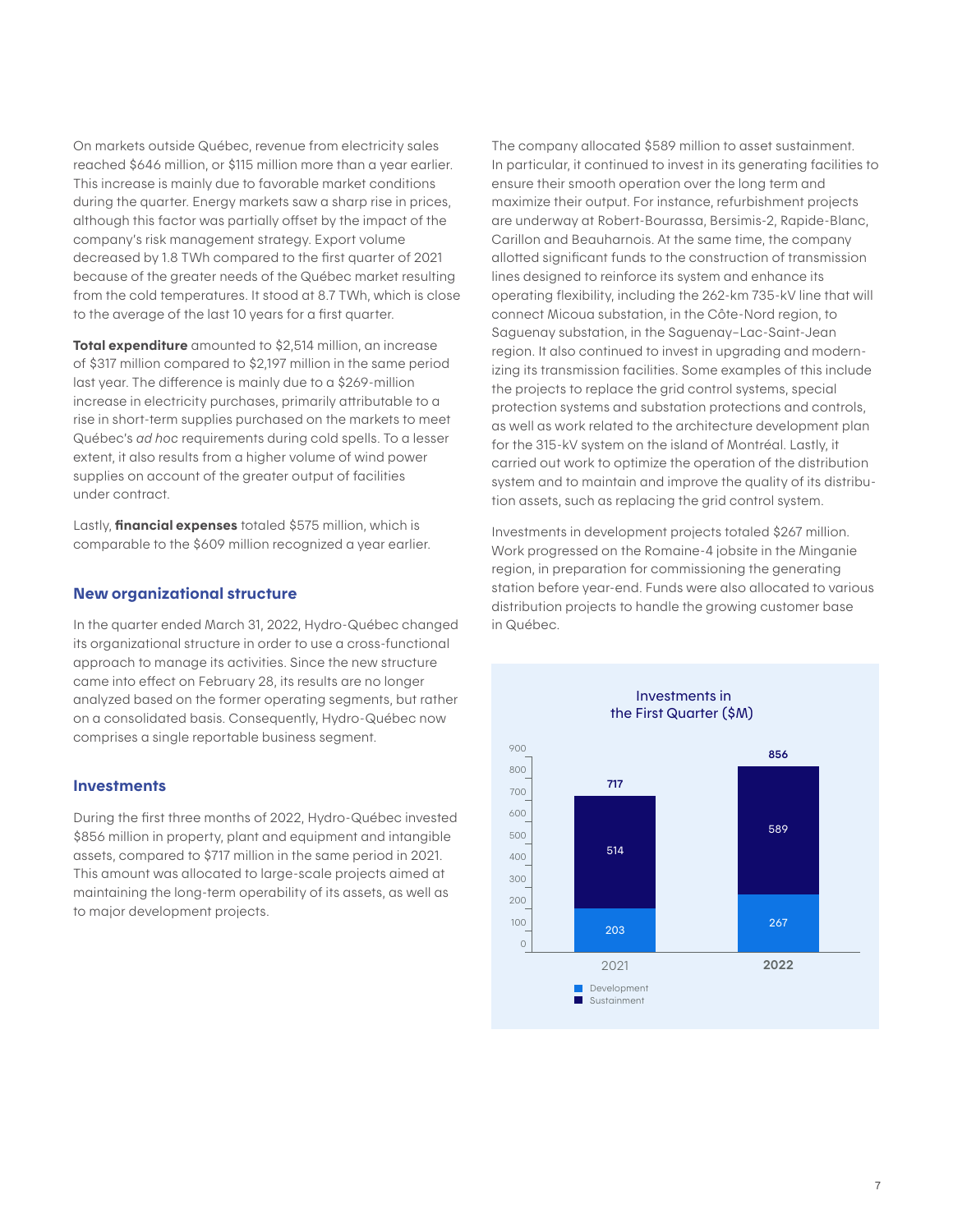#### Investments by Project as at March 31, 2022



#### Financing

During the first quarter, Hydro-Québec made two fixed-rate issues on the Canadian capital market: \$0.6 billion in medium-term notes maturing in 2028, at a cost of 2.05%, and \$0.4 billion in bonds maturing in 2060, at a cost of 3.04%.

The proceeds are being used to finance part of the investment program and to repay higher-rate maturing debt.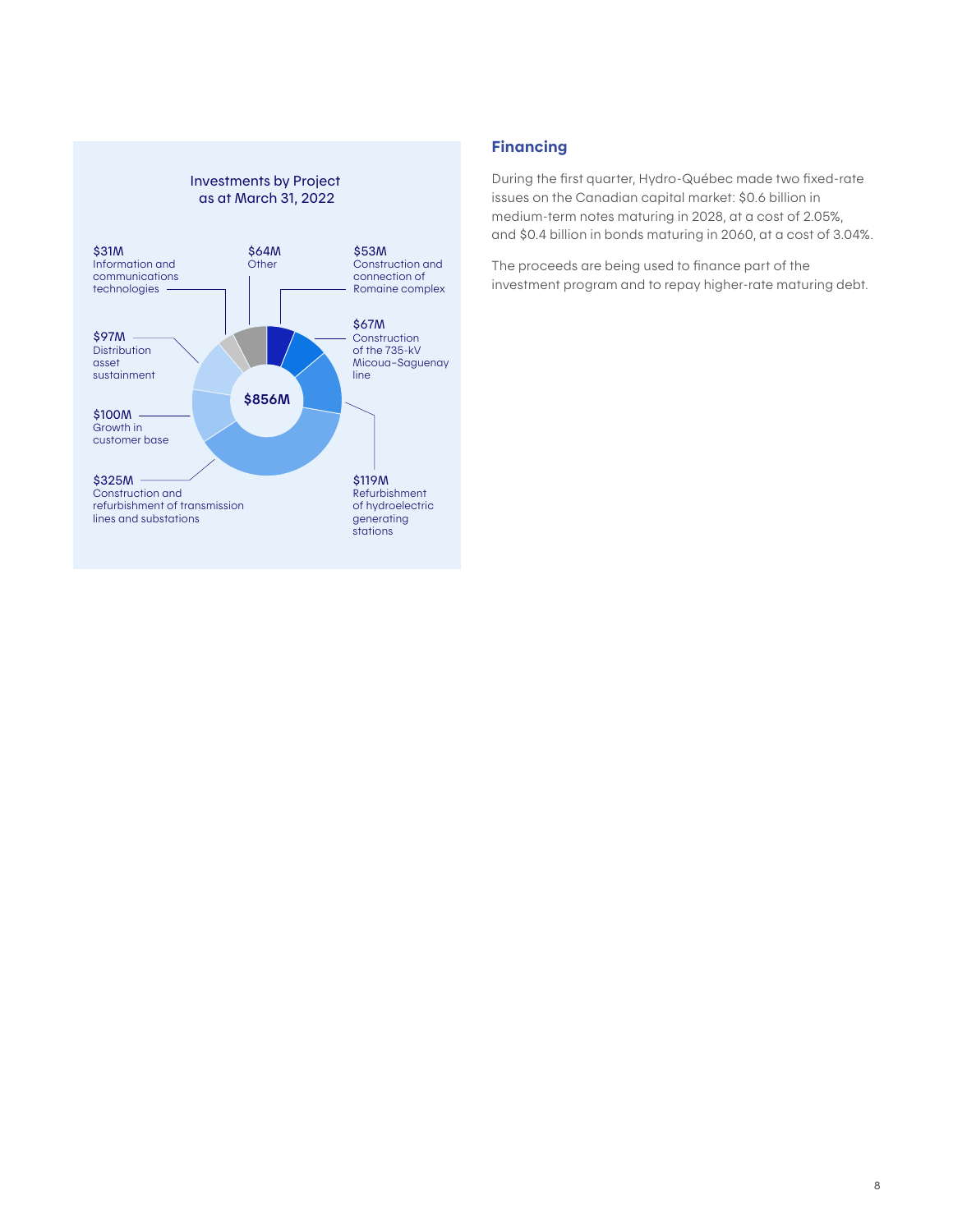# CONSOLIDATED FINANCIAL STATEMENTS **CONSOLIDATED FINANCIAL STATEMENTS (UNAUDITED)**

# **Consolidated Statements of Operations**

| In millions of Canadian dollars<br>(unaudited)   |              |       | Three months ended<br>March 31 |  |  |
|--------------------------------------------------|--------------|-------|--------------------------------|--|--|
|                                                  | <b>Notes</b> | 2022  | 2021                           |  |  |
| <b>Revenue</b>                                   | 4            | 5,151 | 4,447                          |  |  |
| <b>Expenditure</b>                               |              |       |                                |  |  |
| Operations                                       |              | 856   | 768                            |  |  |
| Other components of employee future benefit cost | 9            | (255) | (186)                          |  |  |
| Electricity purchases                            |              | 900   | 631                            |  |  |
| Depreciation and amortization                    | 5            | 666   | 652                            |  |  |
| Taxes                                            |              | 347   | 332                            |  |  |
|                                                  |              | 2,514 | 2,197                          |  |  |
| Income before financial expenses                 |              | 2,637 | 2,250                          |  |  |
| <b>Financial expenses</b>                        | 6            | 575   | 609                            |  |  |
| <b>Net income</b>                                |              | 2,062 | 1,641                          |  |  |

# **Consolidated Statements of Comprehensive Income**

| In millions of Canadian dollars<br>(unaudited)     |              |       | Three months ended<br>March 31 |  |
|----------------------------------------------------|--------------|-------|--------------------------------|--|
|                                                    | <b>Notes</b> | 2022  | 2021                           |  |
| Net income                                         |              | 2,062 | 1,641                          |  |
| Other comprehensive income                         | 10           |       |                                |  |
| Net change in items designated as cash flow hedges | ⇁            | (247) | 241                            |  |
| Net change in employee future benefits             |              | 11    | 37                             |  |
| Other                                              |              | (5)   | (9)                            |  |
|                                                    |              | (241) | 269                            |  |
| <b>Comprehensive income</b>                        |              | 1.821 | 1,910                          |  |

The accompanying notes are an integral part of the consolidated financial statements.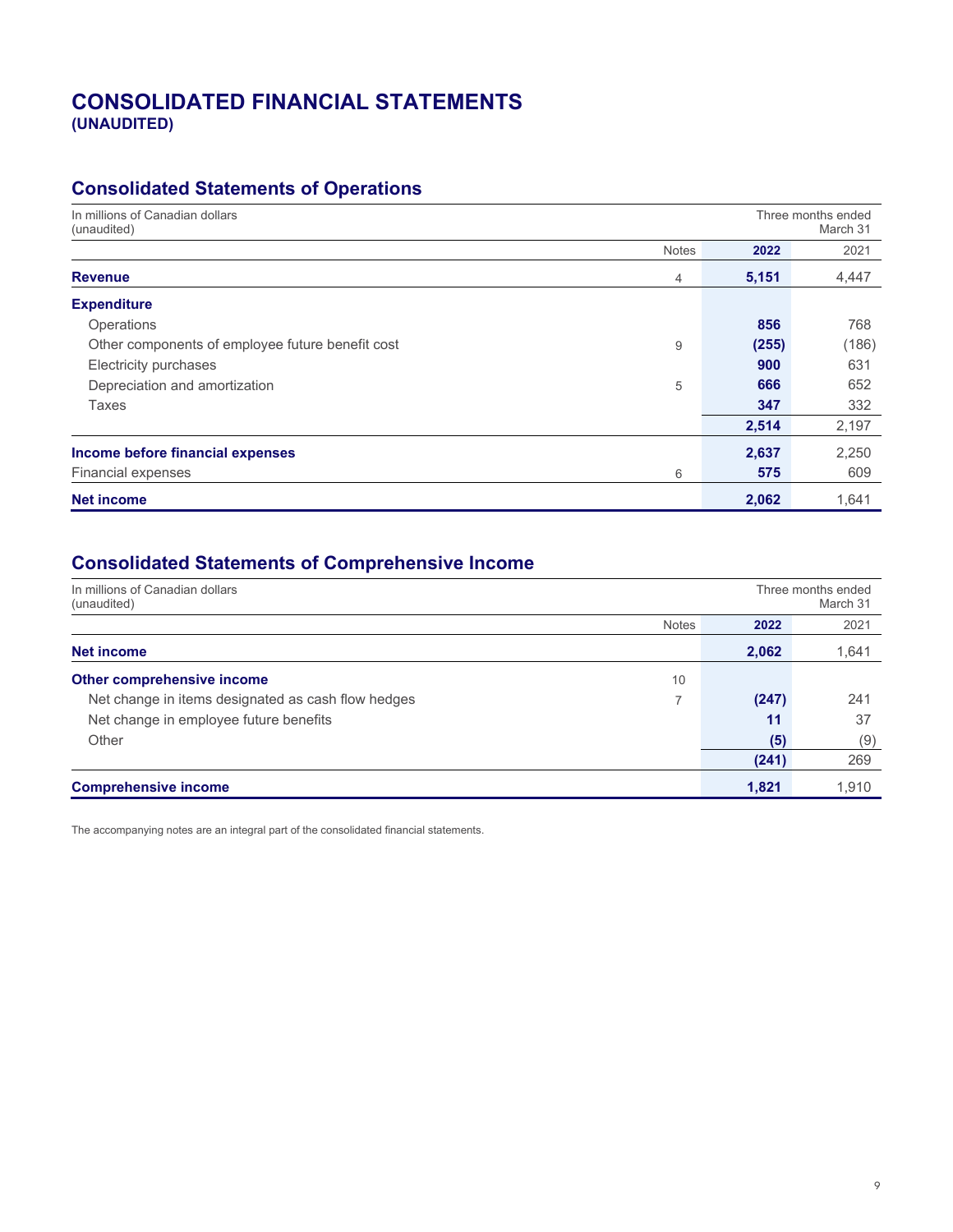# **Consolidated Balance Sheets**

| In millions of Canadian dollars<br>(unaudited) | <b>Notes</b>     | As at March 31,<br>2022 | As at December 31,<br>2021 |
|------------------------------------------------|------------------|-------------------------|----------------------------|
| <b>ASSETS</b>                                  |                  |                         |                            |
| <b>Current assets</b>                          |                  |                         |                            |
| Cash and cash equivalents                      |                  | 1,365                   | 1,297                      |
| Short-term investments                         |                  | 565                     | 381                        |
| Accounts receivable and other receivables      |                  | 4,405                   | 3,069                      |
| Derivative instruments                         | $\overline{7}$   | 31                      | 52                         |
| Regulatory asset                               |                  | 127                     | 122                        |
| Materials and supplies                         |                  | 411                     | 389                        |
|                                                |                  | 6,904                   | 5,310                      |
| Property, plant and equipment                  |                  | 68,730                  | 68,530                     |
| Intangible assets                              |                  | 1,194                   | 1,165                      |
| Investments                                    |                  | 2,007                   | 1,967                      |
| Derivative instruments                         | $\overline{7}$   | 28                      | 3                          |
| Regulatory assets                              |                  | 2,991                   | 3,020                      |
| Other assets                                   |                  | 2,904                   | 2,703                      |
|                                                |                  | 84,758                  | 82,698                     |
| <b>LIABILITIES</b>                             |                  |                         |                            |
| <b>Current liabilities</b>                     |                  |                         |                            |
| <b>Borrowings</b>                              |                  | 3,676                   |                            |
| Accounts payable and accrued liabilities       |                  | 2,192                   | 2,163                      |
| Dividend payable                               |                  |                         | 2,673                      |
| Accrued interest                               |                  | 405                     | 877                        |
| Asset retirement obligations                   |                  | 77                      | 75                         |
| Derivative instruments                         | $\overline{7}$   | 479                     | 337                        |
| Current portion of long-term debt              | 7                | 1,862                   | 3,247                      |
|                                                |                  | 8,691                   | 9,372                      |
| Long-term debt                                 | $\overline{7}$   | 46,964                  | 46,197                     |
| Asset retirement obligations                   |                  | 870                     | 867                        |
| Derivative instruments                         | 7                | 299                     | 126                        |
| Regulatory liabilities                         |                  | 316                     | 319                        |
| <b>Other liabilities</b>                       |                  | 2,286                   | 2,303                      |
| Perpetual debt                                 | $\boldsymbol{7}$ | 251                     | 254                        |
|                                                |                  | 59,677                  | 59,438                     |
| <b>EQUITY</b>                                  |                  |                         |                            |
| Share capital                                  |                  | 4,374                   | 4,374                      |
| Retained earnings                              |                  | 23,011                  | 20,949                     |
| Accumulated other comprehensive income         | 10               | (2, 304)                | (2,063)                    |
|                                                |                  | 25,081                  | 23,260                     |
|                                                |                  | 84,758                  | 82,698                     |
| Contingencies                                  | 11               |                         |                            |

The accompanying notes are an integral part of the consolidated financial statements.

On behalf of the Board of Directors,

**/s/ Geneviève Brouillette /s/ Jacynthe Côté**  Chair of the Audit Committee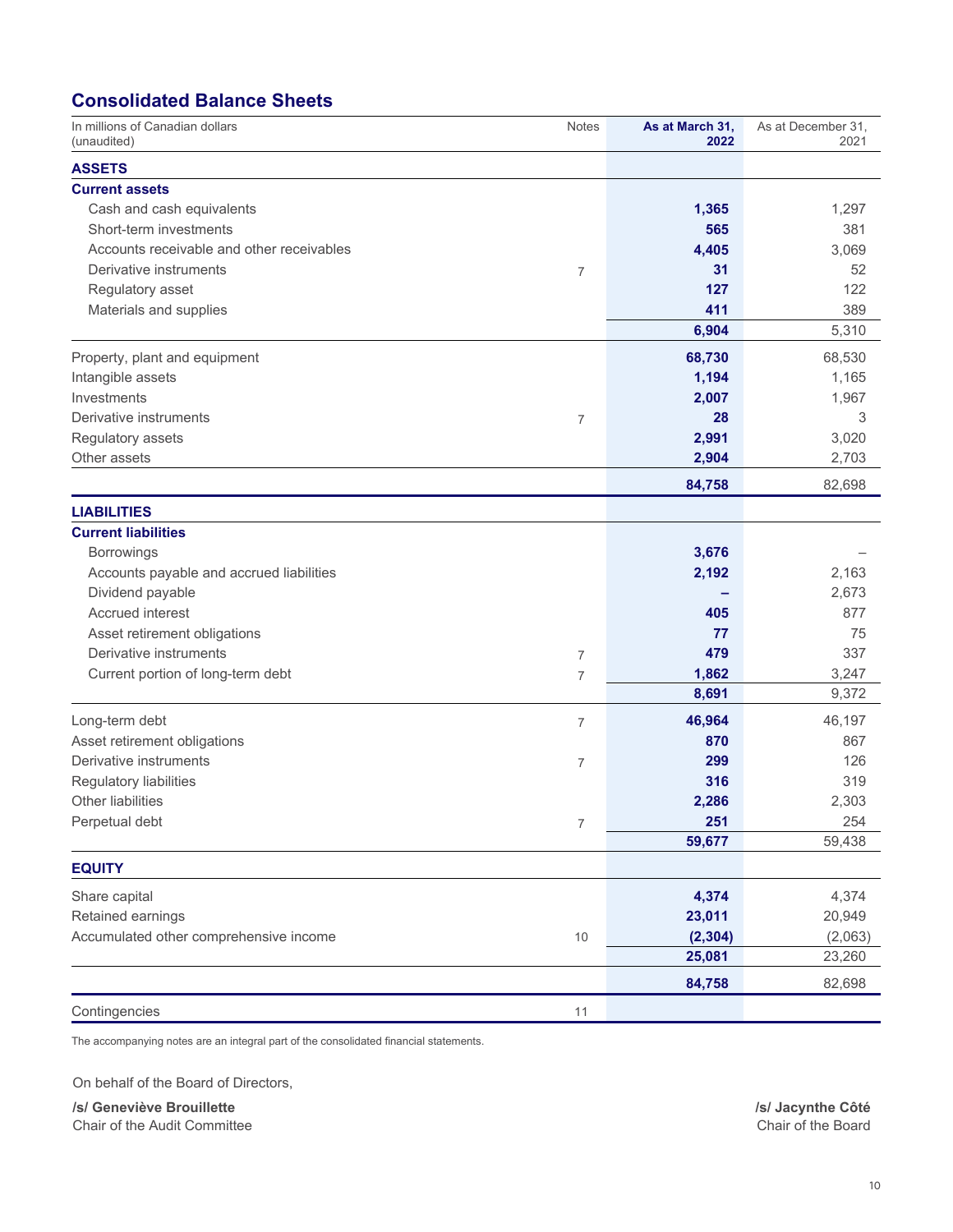# **Consolidated Statements of Changes in Equity**

| In millions of Canadian dollars<br>(unaudited) |               |                      |                                                 | Three months ended<br>March 31 |
|------------------------------------------------|---------------|----------------------|-------------------------------------------------|--------------------------------|
| <b>Note</b>                                    | Share capital | Retained<br>earnings | Accumulated<br>other<br>comprehensive<br>income | Total equity                   |
| Balance as at December 31, 2021                | 4,374         | 20,949               | (2,063)                                         | 23,260                         |
| Net income                                     |               | 2,062                |                                                 | 2,062                          |
| Other comprehensive income<br>10               |               |                      | (241)                                           | (241)                          |
| Balance as at March 31, 2022                   | 4,374         | 23,011               | (2, 304)                                        | 25,081                         |
| Balance as at December 31, 2020                | 4,374         | 20,058               | (3, 110)                                        | 21,322                         |
| Net income                                     |               | 1,641                |                                                 | 1,641                          |
| Other comprehensive income<br>10               |               |                      | 269                                             | 269                            |
| Balance as at March 31, 2021                   | 4,374         | 21,699               | (2,841)                                         | 23,232                         |

The accompanying notes are an integral part of the consolidated financial statements.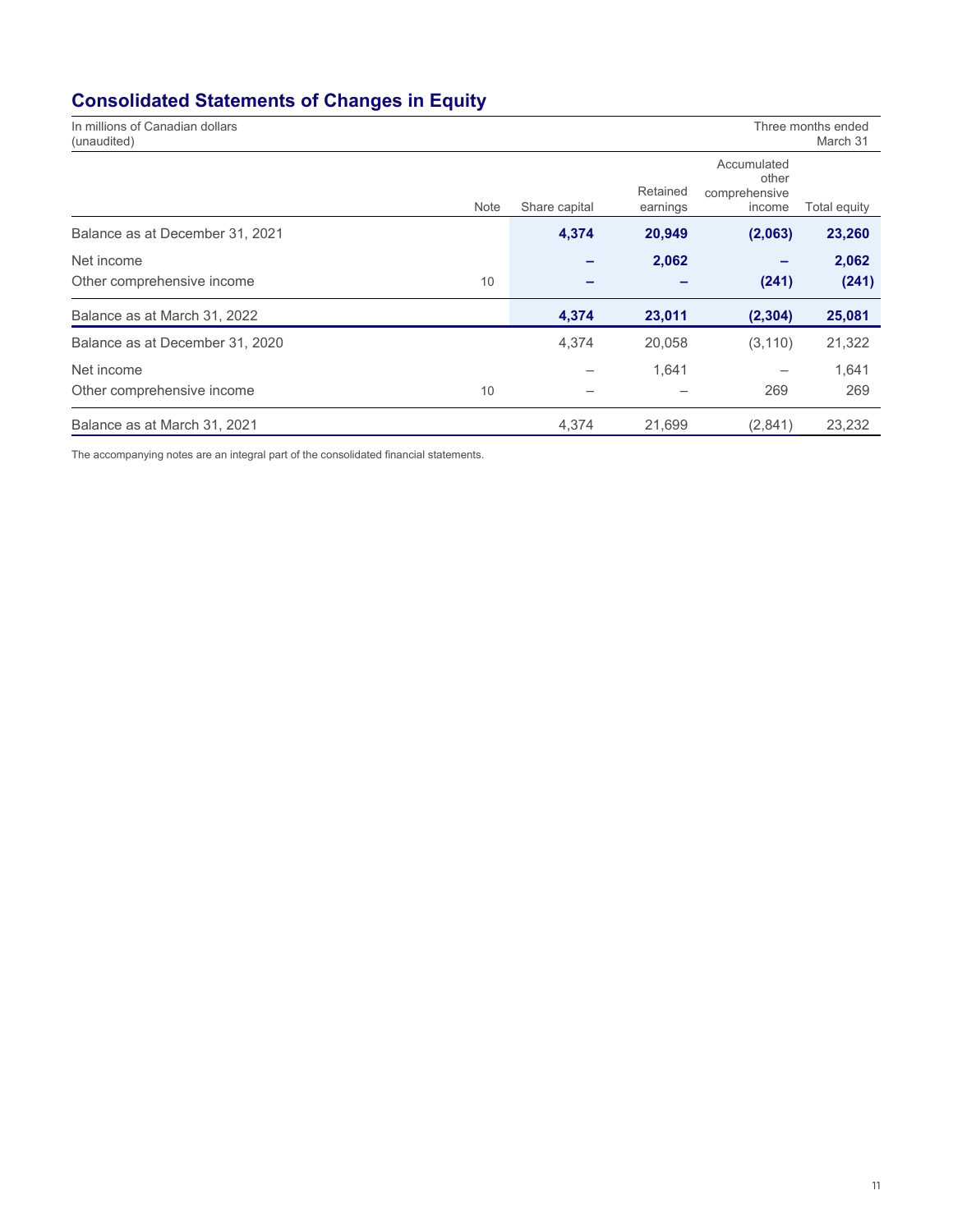# **Consolidated Statements of Cash Flows**

| In millions of Canadian dollars<br>(unaudited)                                       |              | Three months ended<br>March 31 |              |  |
|--------------------------------------------------------------------------------------|--------------|--------------------------------|--------------|--|
|                                                                                      | <b>Notes</b> | 2022                           | 2021         |  |
| <b>Operating activities</b>                                                          |              |                                |              |  |
| Net income                                                                           |              | 2,062                          | 1,641        |  |
| Adjustments to determine net cash flows                                              |              |                                |              |  |
| from operating activities                                                            |              |                                |              |  |
| Depreciation and amortization                                                        | 5            | 666                            | 652          |  |
| Amortization of premiums, discounts and issue expenses<br>related to debt securities |              | 11                             | $\mathbf{1}$ |  |
| Deficit of net cost recognized with respect to amounts paid                          |              |                                |              |  |
| for employee future benefits                                                         |              | (172)                          | (82)         |  |
| Other                                                                                |              | 76                             | 43           |  |
| Regulatory assets and liabilities                                                    |              | (44)                           | (14)         |  |
| Change in non-cash working capital items                                             | 8            | (1,825)                        | (1, 394)     |  |
|                                                                                      |              | 774                            | 847          |  |
| <b>Investing activities</b>                                                          |              |                                |              |  |
| Additions to property, plant and equipment                                           |              | (807)                          | (675)        |  |
| Additions to intangible assets                                                       |              | (49)                           | (42)         |  |
| Net change in short-term investments and sinking fund                                |              | (179)                          | (399)        |  |
| Other                                                                                |              | (26)                           | 2            |  |
|                                                                                      |              | (1,061)                        | (1, 114)     |  |
| <b>Financing activities</b>                                                          |              |                                |              |  |
| Issuance of long-term debt                                                           |              | 1,065                          | 1,066        |  |
| Repayment of long-term debt                                                          |              | (1, 317)                       | (1,079)      |  |
| Cash receipts arising from credit risk management                                    |              | 1,200                          | 549          |  |
| Cash payments arising from credit risk management                                    |              | (1,634)                        | (908)        |  |
| Net change in borrowings                                                             |              | 3,716                          | 3,418        |  |
| Dividend paid                                                                        |              | (2,673)                        | (1,727)      |  |
| Other                                                                                |              | (3)                            | (38)         |  |
|                                                                                      |              | 354                            | 1,281        |  |
| Foreign currency effect on cash and cash equivalents                                 |              | 1                              | (6)          |  |
| Net change in cash and cash equivalents                                              |              | 68                             | 1,008        |  |
| Cash and cash equivalents, beginning of period                                       |              | 1,297                          | 1,467        |  |
| Cash and cash equivalents, end of period                                             |              | 1,365                          | 2,475        |  |
| Supplementary cash flow information                                                  | 8            |                                |              |  |

The accompanying notes are an integral part of the consolidated financial statements.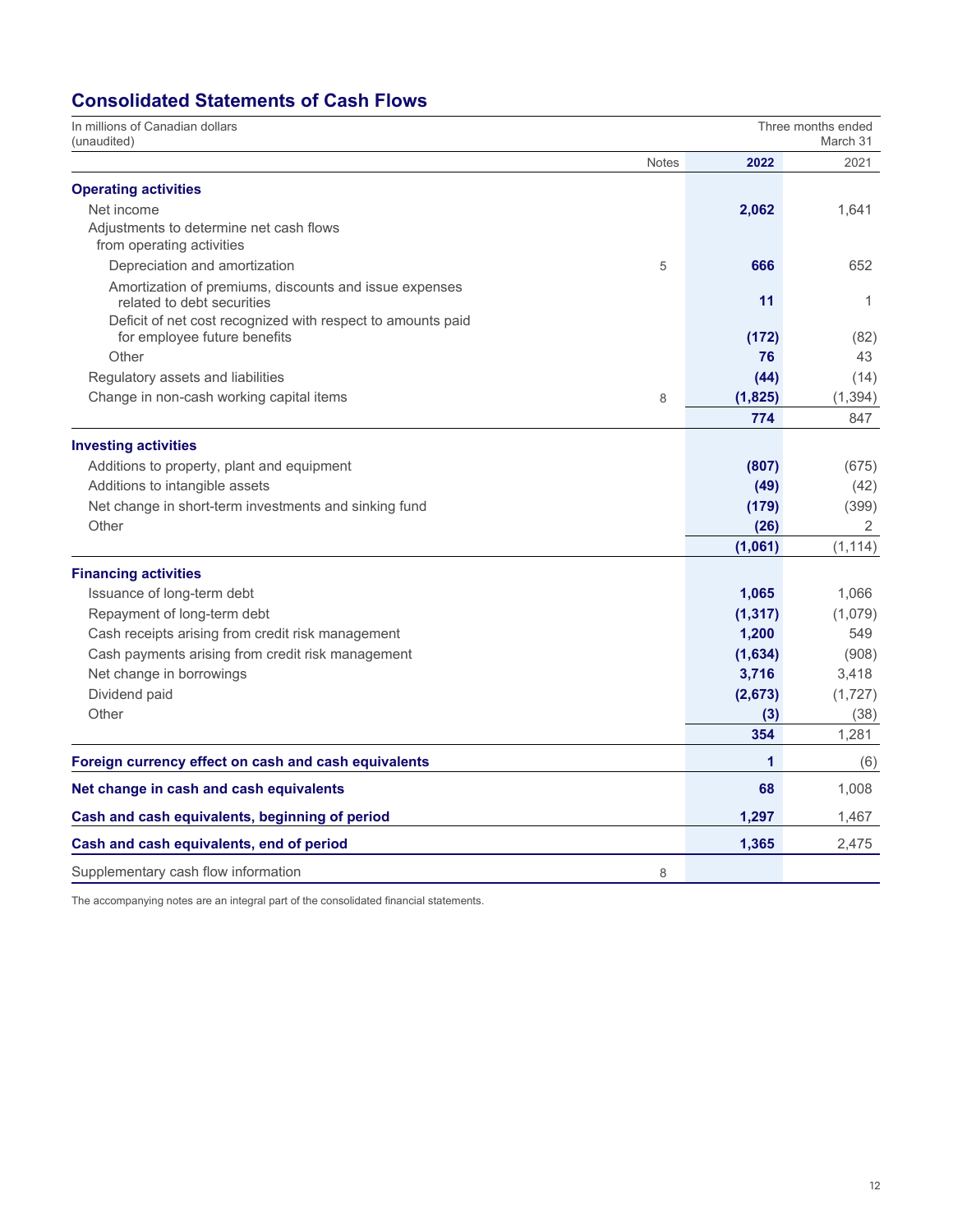# **NOTES TO CONSOLIDATED FINANCIAL STATEMENTS (UNAUDITED)**

For the three-month periods ended March 31, 2022 and 2021

Amounts in tables are in millions of Canadian dollars, unless otherwise indicated.

### **Note 1 Basis of Presentation**

Hydro-Québec's consolidated financial statements have been prepared in accordance with United States generally accepted accounting principles.

These quarterly consolidated financial statements, including these notes, do not contain all the required information regarding annual consolidated financial statements and should therefore be read in conjunction with the consolidated financial statements and accompanying notes in Hydro-Québec's *Annual Report 2021*.

The accounting policies used to prepare the quarterly consolidated financial statements are consistent with those presented in Hydro-Québec's *Annual Report 2021*, except as regards segmented information. In the quarter ended March 31, 2022, Hydro-Québec changed its organizational structure in order to use a cross-functional approach to manage its activities. Since the new structure came into effect

## **Note 2 Change to Accounting Policy**

#### **Standard issued but not yet adopted**

#### *Financial instruments*

In June 2016, the Financial Accounting Standards Board issued Accounting Standards Update ("ASU") 2016-13, *Financial Instruments—Credit Losses (Topic 326): Measurement of Credit Losses on Financial Instruments.*

### **Note 3 Regulation**

#### **Transmission activities**

In decision D-2022-053 of April 22, 2022, the Régie de l'énergie of Québec rendered a partial decision on Hydro-Québec's power transmission rates for 2021 and 2022. The authorized return on the rate base was set at 8.20% for 2021 and 2022, assuming a capitalization with 30% equity. The final decision on these rates is expected soon.

on February 28, its results are no longer analyzed based on the former operating segments, but rather on a consolidated basis. Consequently, Hydro-Québec now comprises a single reportable business segment.

Hydro-Québec's quarterly results are not necessarily indicative of results for the year on account of seasonal temperature fluctuations. Because of higher electricity demand during winter months, revenue from electricity sales in Québec is higher during the first and fourth quarters.

Management has reviewed events occurring until May 13, 2022, the date of approval of these quarterly consolidated financial statements by the Board of Directors, to determine whether circumstances warranted consideration of events subsequent to the balance sheet date.

This ASU provides new guidance on the impairment of financial assets that are not accounted for at fair value in results. It will be applied on a modified retrospective basis to the financial statements for quarterly and annual periods beginning on or after January 1, 2023. Hydro-Québec is currently examining the impact of this ASU, but it does not expect its adoption to have a significant impact on its consolidated financial statements.

#### **Distribution activities**

Under *An Act to simplify the process for establishing electricity distribution rates* (S.Q. 2019, c. 27), electricity distribution rates were indexed at a rate of 2.6% on April 1, 2022, with the exception of Rate L, which was indexed at a rate of 1.7%.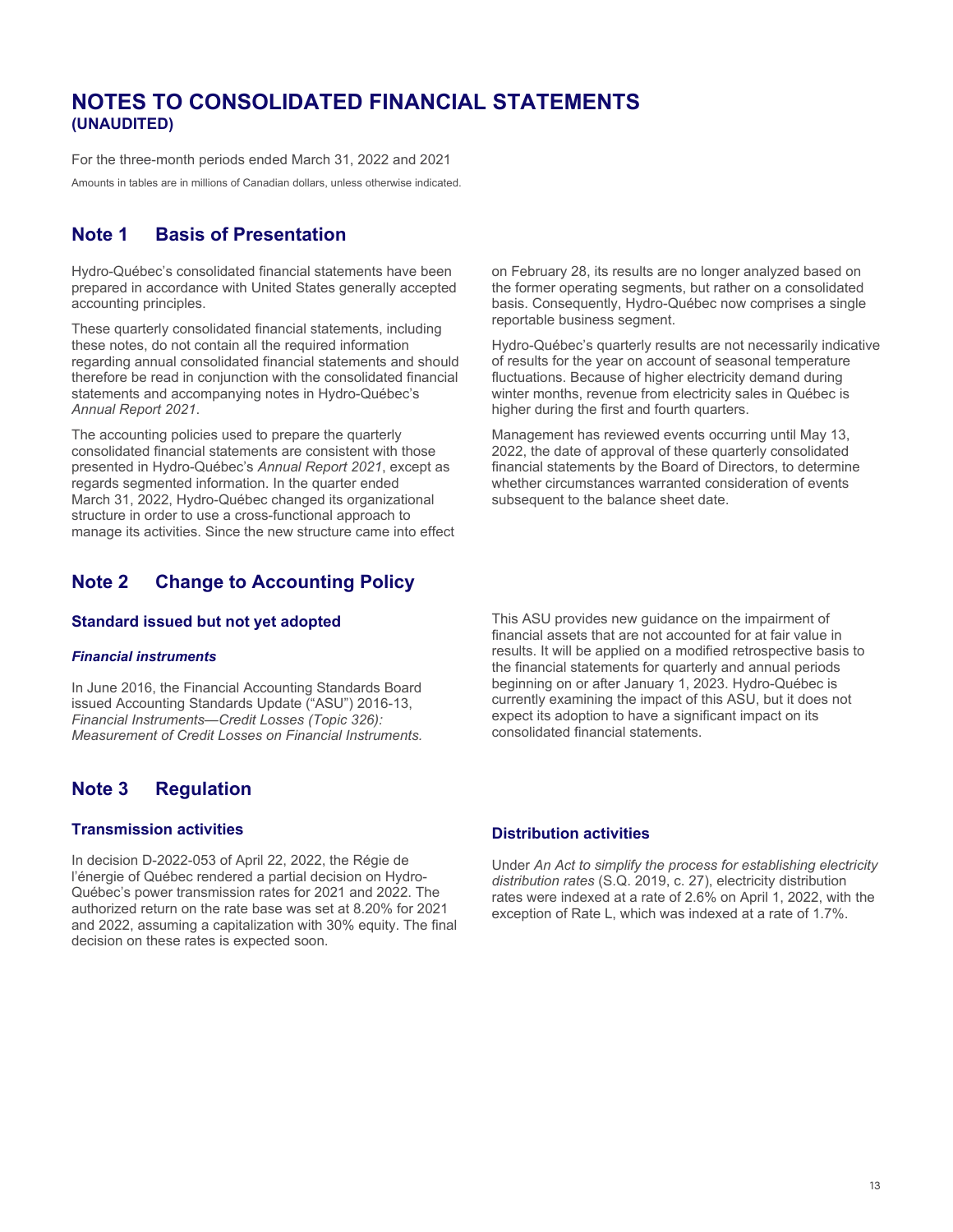### **Note 4 Revenue**

|                                         | Three months ended<br>March 31 |           |
|-----------------------------------------|--------------------------------|-----------|
|                                         | 2022                           | 2021      |
| <b>Revenue from ordinary activities</b> |                                |           |
| Electricity sales                       |                                |           |
| In Québec                               | 4,389                          | 3,843     |
| Outside Québec                          | 646                            | 531       |
|                                         | 5,035                          | 4,374     |
| Other revenue from ordinary activities  | 51                             | 34        |
|                                         | 5,086a                         | $4,408^a$ |
| <b>Revenue from other activities</b>    | 65                             | 39        |
|                                         | 5,151                          | 4,447     |

a) This revenue includes gains and losses on derivative instruments whose amounts are presented in Note 7, Financial instruments.

# **Note 5 Depreciation and Amortization**

|                                   |      | Three months ended<br>March 31 |
|-----------------------------------|------|--------------------------------|
|                                   | 2022 | 2021                           |
| Property, plant and equipment     | 603  | 594                            |
| Intangible assets                 | 23   | 25                             |
| Regulatory assets and liabilities | 18   | 21                             |
| Retirement of capital assets      | 22   | 12                             |
|                                   | 666  | 652                            |

# **Note 6 Financial Expenses**

|                                                        | Three months ended<br>March 31 |      |
|--------------------------------------------------------|--------------------------------|------|
|                                                        | 2022                           | 2021 |
| Interest on debt securities                            | 575                            | 597  |
| Net foreign exchange loss                              |                                |      |
| Guarantee fees related to debt securities <sup>a</sup> | 59                             | 57   |
|                                                        | 635                            | 655  |
| Less                                                   |                                |      |
| Capitalized financial expenses                         | 52                             | 39   |
| Net investment income                                  | 8                              |      |
|                                                        | 60                             | 46   |
|                                                        | 575                            | 609  |

a) Guarantee fees related to debt securities are charged at a rate of 0.5% and are paid to the Québec government.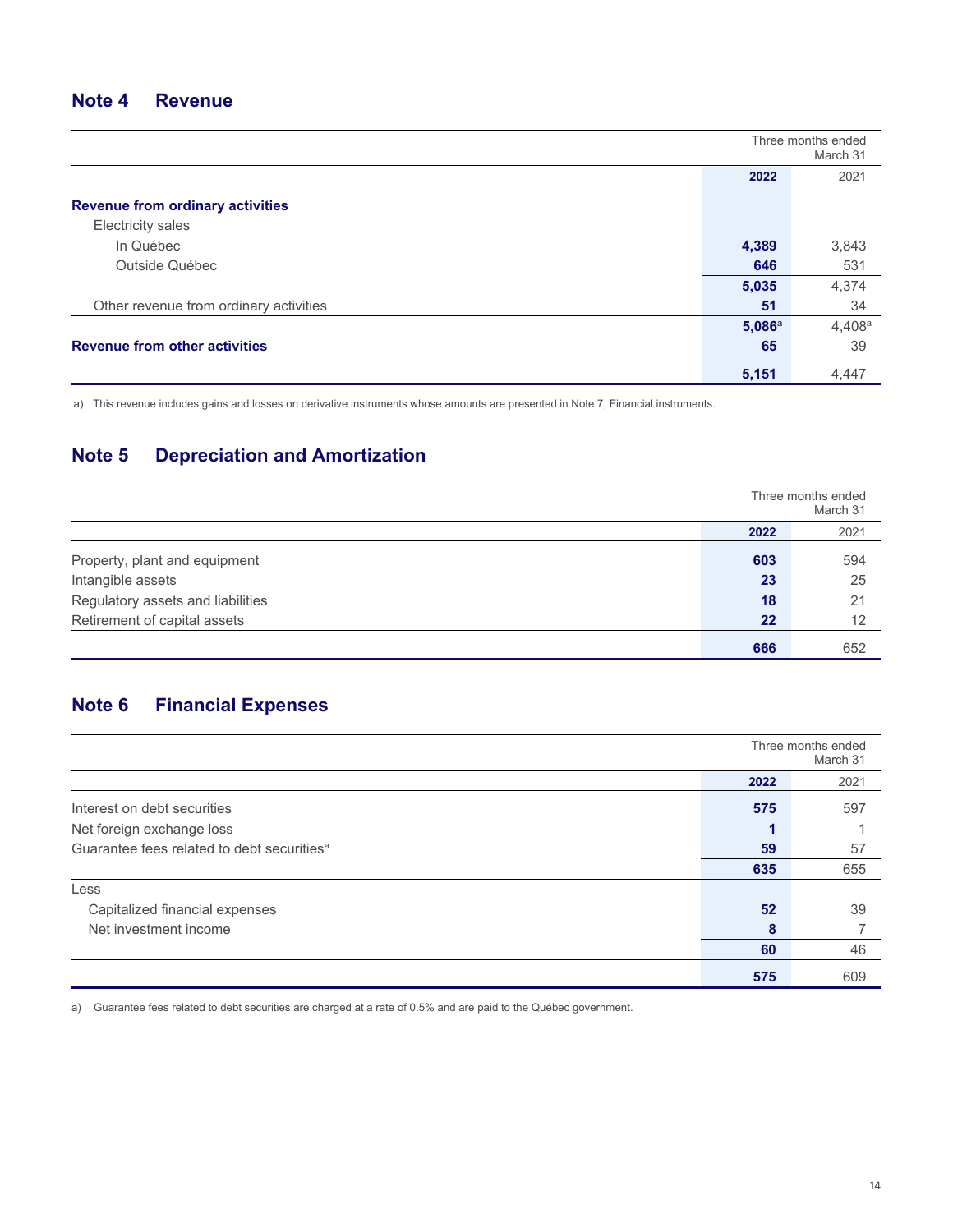### **Note 7 Financial Instruments**

In the course of its operations, Hydro-Québec carries out transactions that expose it to certain financial risks, such as market, liquidity and credit risk. Exposure to such risks and the impact on results are reduced through careful monitoring and implementation of strategies that include the use of derivative instruments.

#### **Market risk**

Market risk is the risk that the fair value or future cash flows of a financial instrument will fluctuate as a result of changes in market prices. Hydro-Québec is exposed to three main types of market risk: currency risk, interest rate risk and risk associated with energy and aluminum prices. Active integrated management of these three types of risk aims to limit exposure to each risk and reduce their overall impact on results.

#### *Management of long-term risk*

#### **Management of risk associated with sales in U.S. dollars**

Currency risk – Hydro-Québec uses forward contracts to manage the currency risk associated with probable U.S.-dollar sales, designating them as cash flow hedges. The impact of these hedging transactions on results is recognized in Revenue.

#### **Management of risk associated with debt**

Currency risk and interest rate risk – Hydro-Québec uses currency forward contracts and swaps to manage the currency risk associated with long-term debt and perpetual debt, as well as interest rate forward contracts and swaps to modify longterm exposure to interest rate risk. When designated as hedging items, these derivative instruments are recognized as cash flow hedges or fair value hedges, depending on the risk hedged. The impact on results of foreign currency hedging transactions and those associated with debt interest rates is recognized in Financial expenses.

The following table presents the notional amounts, expressed in Canadian dollars or foreign currencies, of forward contracts and swaps used to manage long-term risk:

|                             | As at March 31,<br>$2022^{\circ}$ | As at December 31,<br>$2021^a$ |
|-----------------------------|-----------------------------------|--------------------------------|
| <b>Forward contracts</b>    |                                   |                                |
| Canadian dollars            | (2, 200)                          | (2,300)                        |
| $U.S.$ dollars <sup>b</sup> | (541)                             | (542)                          |
| <b>Swaps</b>                |                                   |                                |
| Canadian dollars            | (4, 444)                          | (5, 716)                       |
| U.S. dollars                | 3,720                             | 4,770                          |

a) Figures in parentheses represent amounts to be paid.

b) As at March 31, 2022, sales and purchase contracts totaled US\$743 million and US\$202 million, respectively (US\$743 million and US\$201 million as at December 31, 2021).

#### *Management of short-term risk*

Currency risk – Hydro-Québec uses forward contracts to manage its foreign currency risk exposure over the short term. When designated as hedging items, these derivative instruments are recognized as cash flow hedges. The impact of currency risk hedging transactions on results is recognized in the line items affected by the hedged item, namely Revenue, Electricity purchases, or Financial expenses. In this context, Hydro-Québec traded foreign currency sales and purchase contracts for which the notional amounts of open positions as at March 31, 2022, were US\$3,836 million and US\$2,794 million, respectively (US\$3,376 million for sales contracts and nil for purchase contracts as at December 31, 2021).

Interest rate risk – Hydro-Québec uses interest rate forward contracts and swaps to manage short-term interest rate risk. When designated as hedging items, these derivative instruments are recognized as cash flow hedges. The impact on results of transactions to hedge short-term interest rate risk is recognized in the line item affected by the hedged item, namely Financial expenses.

Price risk – Hydro-Québec uses mainly commodity futures and swaps to manage risk resulting from fluctuations in energy and aluminum prices. When designated as hedging items, these derivative instruments are recognized as cash flow hedges. The impact on results of transactions to hedge the risk related to energy and aluminum prices is recognized in the line items affected by the hedged item, namely Revenue or Electricity purchases. In this context, Hydro-Québec traded electricity futures and swaps for which open positions as at March 31, 2022, totaled 20.9 TWh (21.1 TWh as at December 31, 2021), natural gas futures for which open positions as at March 31, 2022, and December 31, 2021, totaled 0.2 million MMBtu , petroleum product swaps for which open positions as at March 31, 2022, totaled 36.9 million litres (38.3 million litres as at December 31, 2021), as well as aluminum swaps for which open positions as at March 31, 2022, totaled 526,625 tonnes (490,050 tonnes as at December 31, 2021).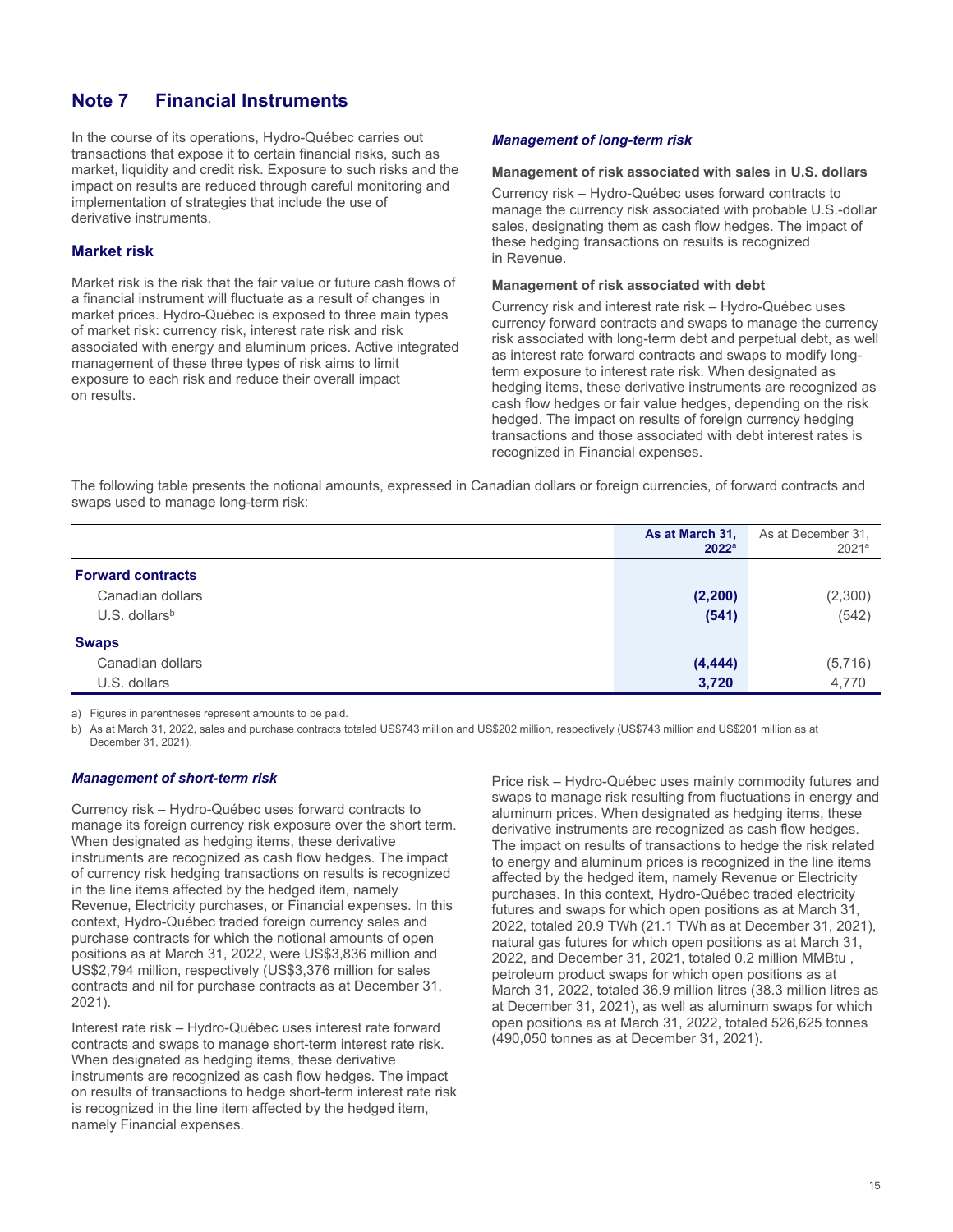#### **Fair value**

#### *Fair value of derivative instruments*

The following tables present the fair value of derivative instruments, excluding the impact of offsets, by type and depending on whether they are designated as fair value hedges or cash flow hedges, or not designated as hedges:

|                                |                                                             | As at March 31, 2022                                |                                                                   |                                                                      |  |
|--------------------------------|-------------------------------------------------------------|-----------------------------------------------------|-------------------------------------------------------------------|----------------------------------------------------------------------|--|
|                                | <b>Derivatives</b><br>designated<br>as fair value<br>hedges | Derivatives<br>designated<br>as cash flow<br>hedges | <b>Derivatives</b><br>not<br>designated<br>as hedges <sup>a</sup> | <b>Gross</b><br>amounts of<br>derivatives<br>recognized <sup>b</sup> |  |
| <b>Assets</b>                  |                                                             |                                                     |                                                                   |                                                                      |  |
| Contracts – Currency risk      |                                                             | 672                                                 | 5                                                                 | 677                                                                  |  |
| Contracts - Interest rate risk | 217                                                         | 163                                                 |                                                                   | 380                                                                  |  |
| Contracts – Price risk         |                                                             | 16                                                  | 58                                                                | 74                                                                   |  |
|                                | 217                                                         | 851                                                 | 63                                                                | 1,131                                                                |  |
| <b>Liabilities</b>             |                                                             |                                                     |                                                                   |                                                                      |  |
| Contracts - Currency risk      |                                                             | (140)                                               | (120)                                                             | (260)                                                                |  |
| Contracts – Interest rate risk |                                                             | (24)                                                |                                                                   | (24)                                                                 |  |
| Contracts - Price risk         |                                                             | (1, 103)                                            | (148)                                                             | (1,251)                                                              |  |
|                                |                                                             | (1, 267)                                            | (268)                                                             | (1, 535)                                                             |  |
| Total                          | 217                                                         | (416)                                               | (205)                                                             | (404)                                                                |  |

|                                |                                                             | As at December 31, 2021                                    |                                                            |                                                               |
|--------------------------------|-------------------------------------------------------------|------------------------------------------------------------|------------------------------------------------------------|---------------------------------------------------------------|
|                                | <b>Derivatives</b><br>designated<br>as fair value<br>hedges | <b>Derivatives</b><br>designated<br>as cash flow<br>hedges | Derivatives<br>not<br>designated<br>as hedges <sup>a</sup> | Gross<br>amounts of<br>derivatives<br>recognized <sup>b</sup> |
| <b>Assets</b>                  |                                                             |                                                            |                                                            |                                                               |
| Contracts - Currency risk      |                                                             | 833                                                        | 6                                                          | 839                                                           |
| Contracts - Interest rate risk | 393                                                         | 4                                                          |                                                            | 397                                                           |
| Contracts - Price risk         |                                                             | 42                                                         | 33                                                         | 75                                                            |
|                                | 393                                                         | 879                                                        | 39                                                         | 1,311                                                         |
| <b>Liabilities</b>             |                                                             |                                                            |                                                            |                                                               |
| Contracts - Currency risk      |                                                             | (162)                                                      | (101)                                                      | (263)                                                         |
| Contracts - Interest rate risk |                                                             | (152)                                                      |                                                            | (152)                                                         |
| Contracts - Price risk         |                                                             | (579)                                                      | (34)                                                       | (613)                                                         |
|                                |                                                             | (893)                                                      | (135)                                                      | (1,028)                                                       |
| Total                          | 393                                                         | (14)                                                       | (96)                                                       | 283                                                           |

a) These derivative instruments are mainly traded as part of Hydro-Québec's risk management.

b) Fair value measurements of derivative instruments are Level 2 measurements. These measurements are obtained by discounting future cash flows, which are estimated on the basis of the spot rates, forward rates or forward prices (foreign exchange rates, interest rates, and energy or aluminum prices) in effect on the balance sheet date and take into account the credit risk assessment. The valuation techniques make use of observable market data.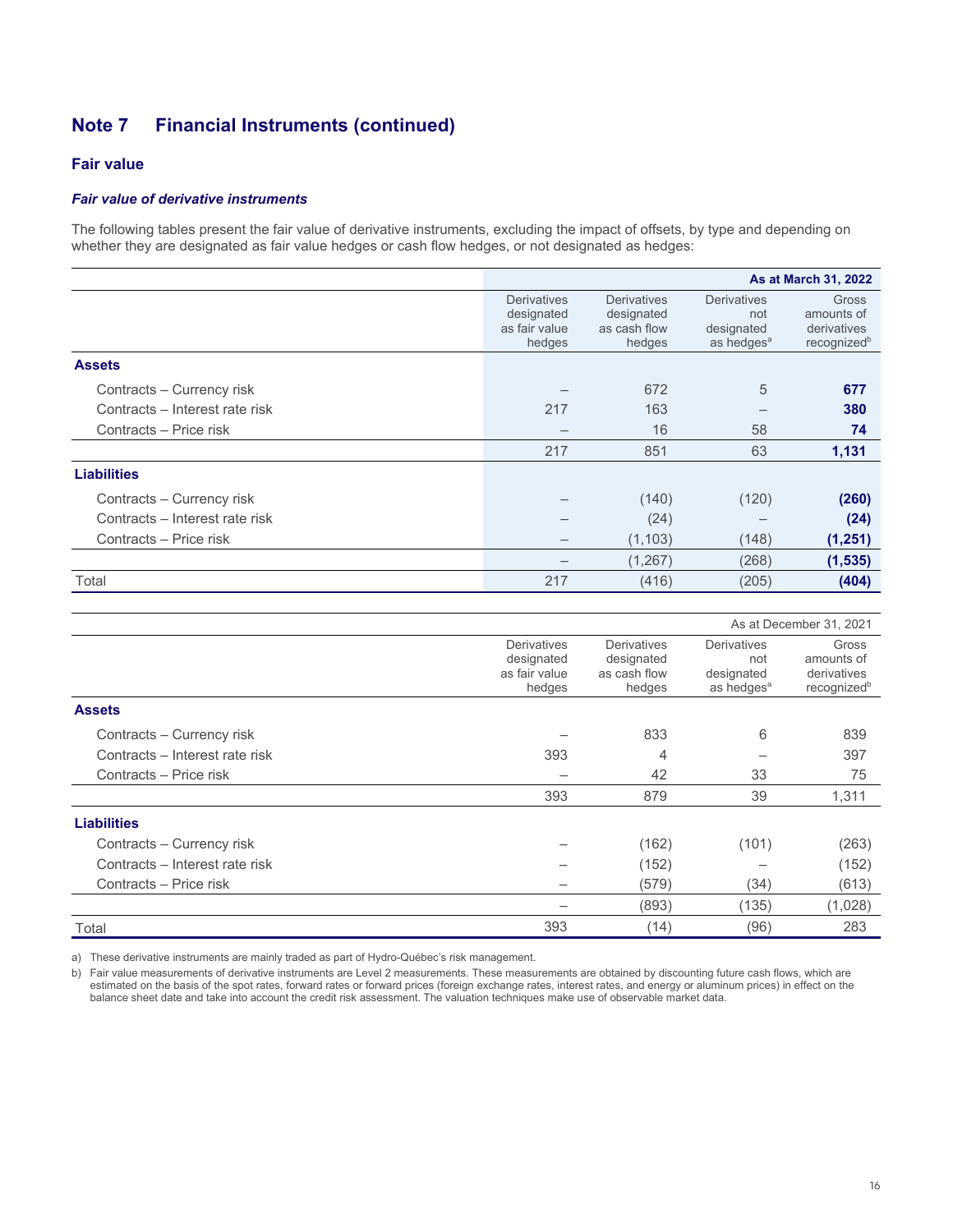|                    |                                                  |                                         |                                                          | As at March 31, 2022                                | As at December 31, 2021                          |                                         |                                                          |                                                     |
|--------------------|--------------------------------------------------|-----------------------------------------|----------------------------------------------------------|-----------------------------------------------------|--------------------------------------------------|-----------------------------------------|----------------------------------------------------------|-----------------------------------------------------|
|                    | Gross<br>amounts of<br>derivatives<br>recognized | Gross<br>amounts<br>offset <sup>a</sup> | Cash<br>(received)<br>paid as<br>collateral <sup>b</sup> | Net amounts<br>presented on<br>the balance<br>sheet | Gross<br>amounts of<br>derivatives<br>recognized | Gross<br>amounts<br>offset <sup>a</sup> | Cash<br>(received)<br>paid as<br>collateral <sup>b</sup> | Net amounts<br>presented on<br>the balance<br>sheet |
| <b>Assets</b>      |                                                  |                                         |                                                          |                                                     |                                                  |                                         |                                                          |                                                     |
| Current            | 261                                              | (137)                                   | (93)                                                     | 31                                                  | 193                                              | (133)                                   | (8)                                                      | 52                                                  |
| Long-term          | 870                                              | (401)                                   | (441)                                                    | 28                                                  | 1,118                                            | (384)                                   | (731)                                                    | 3                                                   |
|                    | 1,131                                            | (538)                                   | (534)                                                    | 59                                                  | 1,311                                            | (517)                                   | (739)                                                    | 55                                                  |
| <b>Liabilities</b> |                                                  |                                         |                                                          |                                                     |                                                  |                                         |                                                          |                                                     |
| Current            | (939)                                            | 260                                     | 200                                                      | (479)                                               | (774)                                            | 389                                     | 48                                                       | (337)                                               |
| Long-term          | (596)                                            | 278                                     | 19                                                       | (299)                                               | (254)                                            | 128                                     |                                                          | (126)                                               |
|                    | (1,535)                                          | 538                                     | 219                                                      | (778)                                               | (1,028)                                          | 517                                     | 48                                                       | (463)                                               |
| Total              | (404)                                            |                                         | (315)                                                    | (719)                                               | 283                                              |                                         | (691)                                                    | (408)                                               |

The impact of offsetting derivative instruments is presented in the table below:

a) The gross amounts of derivatives offset are related to contracts traded according to International Swaps and Derivatives Association ("ISDA") guidelines and constituting enforceable master netting arrangements. Such master netting arrangements apply to all derivative instrument contracts traded over the counter.

b) Cash amounts offset are amounts received or paid under collateral exchange agreements signed in compliance with ISDA guidelines.

Moreover, although certain derivatives cannot be offset for lack of enforceable master netting arrangements, margin calls may result in amounts received from or paid to clearing agents, based on the fair value of the instruments concerned.

As at March 31, 2022, \$754 million receivable in consideration of net cash payments was included in Accounts receivable and other receivables (\$513 million as at December 31, 2021).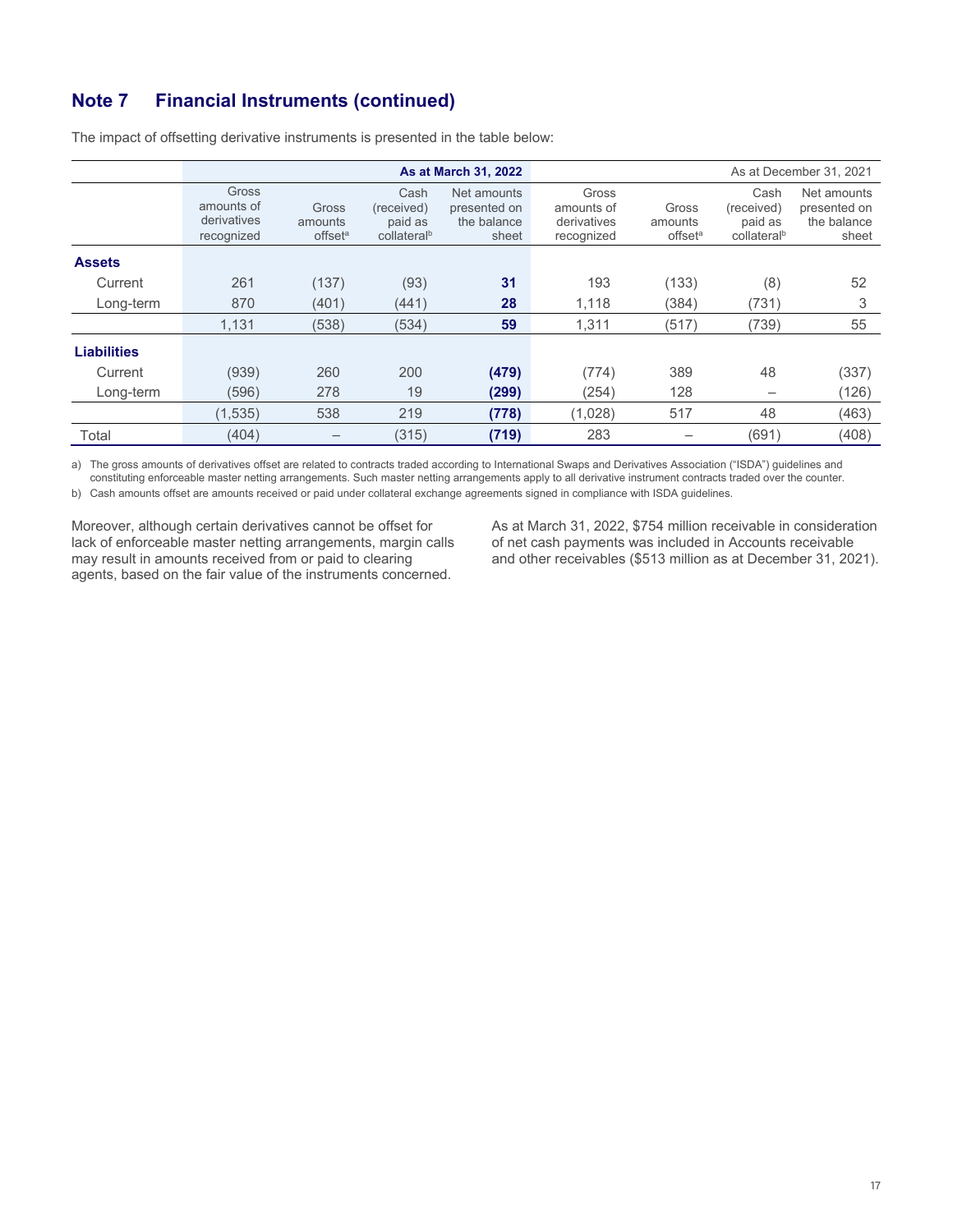The impact of derivative instruments on results and other comprehensive income is presented in the tables below. It should be noted that most derivative instruments traded are designated as cash flow hedges or fair value hedges and therefore reduce the volatility of results. Derivative instruments which are not designated as hedges, but which nonetheless provide an economic hedge for at-risk opposite positions, also reduce the volatility of results. The sensitivity of results is thus limited to net exposure to unhedged risks.

|                                   |                                                                     |                                             |                                                                 | <b>Three months ended</b><br>March 31, 2022                     |
|-----------------------------------|---------------------------------------------------------------------|---------------------------------------------|-----------------------------------------------------------------|-----------------------------------------------------------------|
|                                   | Losses (gains) on<br>derivatives designated<br>as fair value hedges |                                             | Losses (gains) on derivatives designated<br>as cash flow hedges | Losses (gains)<br>on derivatives<br>not designated<br>as hedges |
|                                   | Recognized<br>in results                                            | Recognized in Other<br>comprehensive income | Reclassified from Other<br>comprehensive income<br>to results   | Recognized<br>in results                                        |
| Contracts - Currency risk         |                                                                     | 80                                          | 84 <sup>a</sup>                                                 | 23                                                              |
| Contracts - Interest rate risk    | 156                                                                 | (352)                                       | 2 <sub>b</sub>                                                  |                                                                 |
| Contracts - Price risk            |                                                                     | 923                                         | 318 <sup>c</sup>                                                | 95                                                              |
|                                   | 156b, d                                                             | 651                                         | 404 <sup>d</sup>                                                | 118 <sup>d, e</sup>                                             |
| Impact of hedged items on results | (153)                                                               |                                             | (404)                                                           |                                                                 |
|                                   |                                                                     |                                             |                                                                 |                                                                 |
|                                   |                                                                     |                                             |                                                                 | Three months ended<br>March 31, 2021                            |
|                                   | Losses (gains) on<br>derivatives designated<br>as fair value hedges |                                             | Losses (gains) on derivatives designated<br>as cash flow hedges | Losses (gains)<br>on derivatives<br>not designated<br>as hedges |
|                                   | Recognized<br>in results                                            | Recognized in Other<br>comprehensive income | Reclassified from Other<br>comprehensive income<br>to results   | Recognized<br>in results                                        |
| Contracts - Currency risk         |                                                                     | 89                                          | 38 <sup>a</sup>                                                 | 32                                                              |
| Contracts - Interest rate risk    | 166                                                                 | (386)                                       | 3 <sup>b</sup>                                                  |                                                                 |
| Contracts - Price risk            |                                                                     | 141                                         | 44 <sup>c</sup>                                                 | (7)                                                             |
|                                   | 166b, d                                                             | (156)                                       | 85 <sup>d</sup>                                                 | $25d$ , e                                                       |
| Impact of hedged items on results | (162)                                                               |                                             | (85)                                                            |                                                                 |

a) In 2022, \$4 million was recognized in Revenue [\$(38) million in 2021], and \$80 million in Financial expenses (\$76 million in 2021).

b) These amounts were recognized in Financial expenses.

c) In 2022, \$321 million was recognized in Revenue (\$41 million in 2021), and \$(3) million in Electricity purchases (\$3 million in 2021).

d) In 2022, the items Revenue, Electricity purchases and Financial expenses totaled \$5,151 million, \$900 million and \$575 million, respectively (\$4,447 million, \$631 million and \$609 million in 2021).

e) These instruments are essentially related to integrated risk management transactions. Their impact on results is recognized in the line items affected by the managed risk. Therefore, in 2022, \$87 million was recognized in Revenue [\$(1) million in 2021], \$6 million in Electricity purchases [\$(6) million in 2021], and \$25 million in Financial expenses (\$32 million in 2021).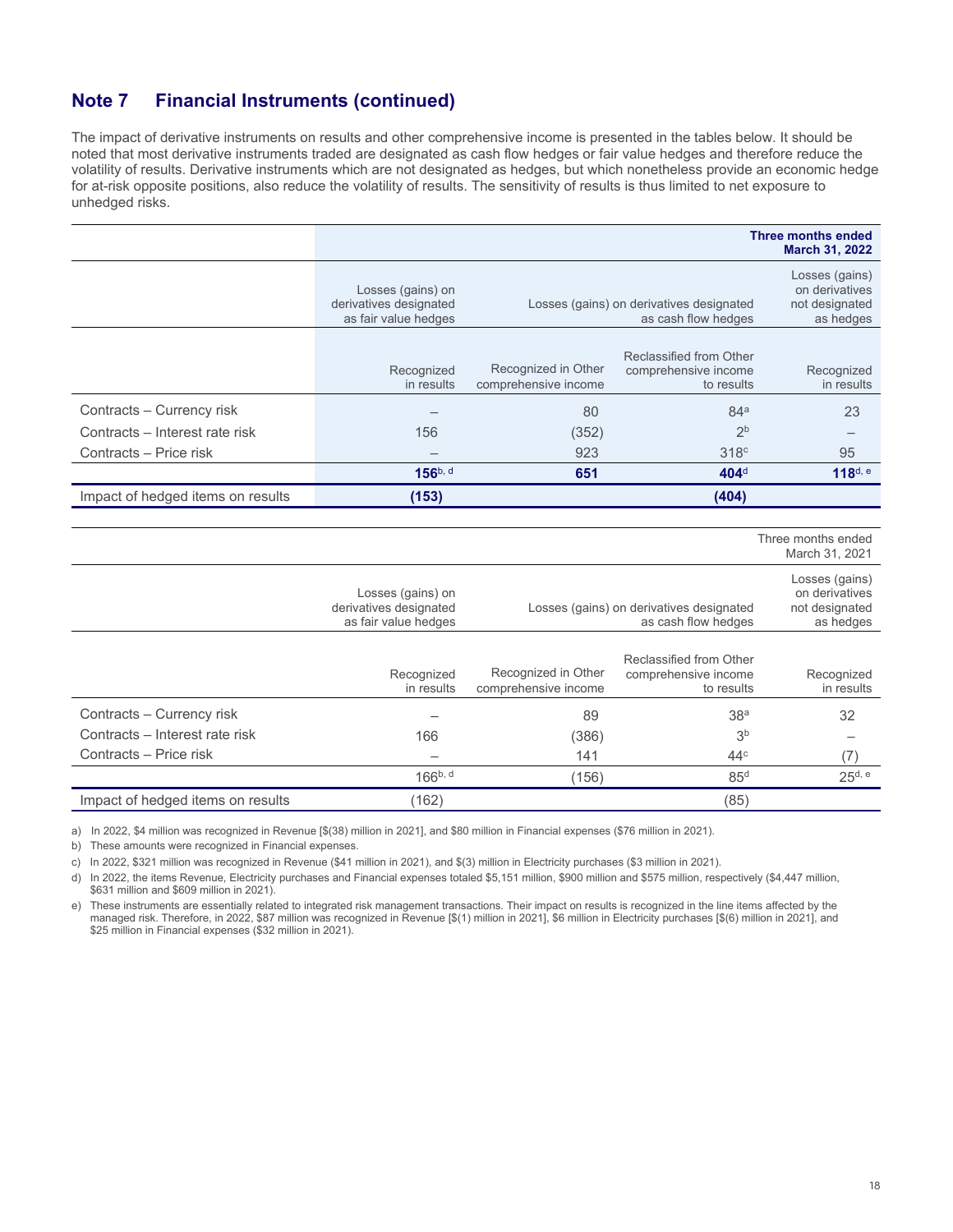For the three-month periods ended March 31, 2022 and 2021, Hydro-Québec did not reclassify any amounts from Accumulated other comprehensive income to results after having discontinued cash flow hedges.

As at March 31, 2022, Hydro-Québec estimated that the total gains and losses in Accumulated other comprehensive income that would be reclassified to results in the next 12 months

#### *Fair value of other financial instruments*

amounted to a net loss of \$693 million (net gain of \$85 million as at March 31, 2021).

As at March 31, 2022, the maximum period during which Hydro-Québec hedged its exposure to the variability of cash flows related to anticipated transactions was eight years (nine years as at March 31, 2021).

Fair value measurements for other financial instruments are Level 2 measurements. Fair value is obtained by discounting future cash flows, based on rates observed on the balance sheet date for similar instruments traded on capital markets.

The fair value of cash equivalents, receivables – accounts receivable, other receivables and financial liabilities approximates their carrying amount because of the short-term nature of these financial instruments, except for the items presented in the table below:

|                             |                               | As at March 31, 2022 | As at December 31, 2021 |            |  |  |
|-----------------------------|-------------------------------|----------------------|-------------------------|------------|--|--|
|                             | Fair value<br>Carrying amount |                      | Carrying amount         | Fair value |  |  |
| <b>Assets</b>               |                               |                      |                         |            |  |  |
| Sinking fund                | 647                           | 639                  | 647                     | 678        |  |  |
| <b>Liabilities</b>          |                               |                      |                         |            |  |  |
| Long-term debt <sup>a</sup> | $(48,826)^b$                  | (57, 123)            | $(49, 444)^{b}$         | (65, 963)  |  |  |
| Perpetual debt              | (251)                         | (217)                | (254)                   | (255)      |  |  |

a) Including the current portion.

b) Including an amount of \$1,879 million as at March 31, 2022 (\$1,935 million as at December 31, 2021) for debts subject to a fair value hedge, which resulted in an adjustment of \$198 million (\$345 million as at December 31, 2021) in connection with the hedged risk for existing hedging relationships and of \$(64) million [\$(58) million as at December 31, 2021] for discontinued relationships.

#### **Accounts receivable and other receivables**

As at March 31, 2022, accounts receivable and other receivables included \$2,675 million (\$1,918 million as at December 31, 2021) from contracts with customers, of which unbilled electricity deliveries totaled \$1,371 million (\$1,320 million as at December 31, 2021).

### **Note 8 Supplementary Cash Flow Information**

|                                                                 | Three months ended<br>March 31 |          |  |
|-----------------------------------------------------------------|--------------------------------|----------|--|
|                                                                 | 2022                           | 2021     |  |
| Change in non-cash working capital items                        |                                |          |  |
| Accounts receivable and other receivables                       |                                | (900)    |  |
| Materials and supplies                                          | (22)                           | (17)     |  |
| Accounts payable and accrued liabilities                        | 84                             | (14)     |  |
| Accrued interest                                                | (518)                          | (463)    |  |
|                                                                 | (1,825)                        | (1, 394) |  |
| <b>Activities not affecting cash</b>                            |                                |          |  |
| Increase in property, plant and equipment and intangible assets | 18                             | 11       |  |
| Interest paid                                                   | 962                            | 958      |  |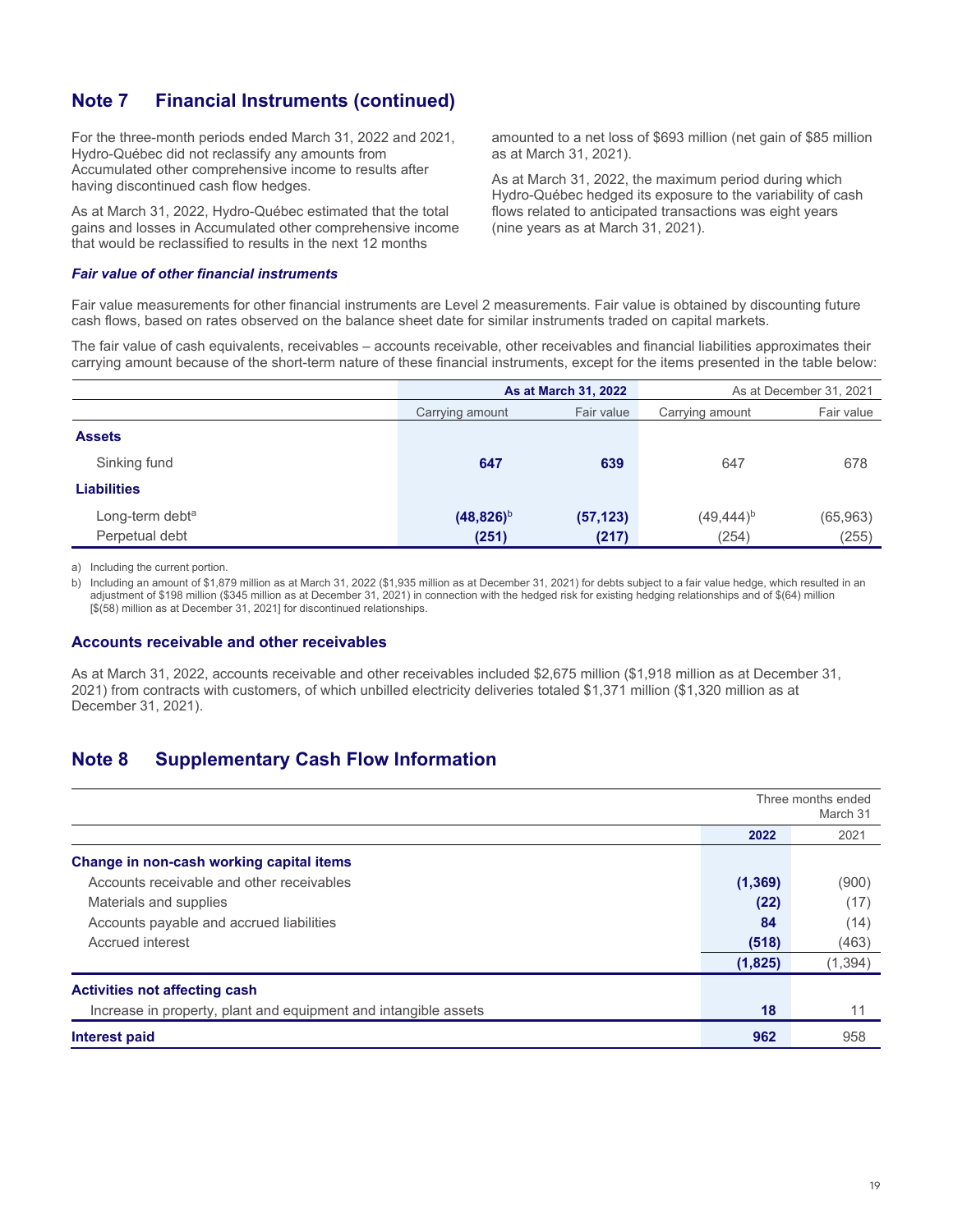# **Note 9 Employee Future Benefits**

|                                                     | Three months ended<br>March 31 |       |      |             |       |       |
|-----------------------------------------------------|--------------------------------|-------|------|-------------|-------|-------|
|                                                     | <b>Pension Plan</b>            |       |      | Other plans |       | Total |
|                                                     | 2022                           | 2021  | 2022 | 2021        | 2022  | 2021  |
| Current service cost                                | 157                            | 176   | 13   | 14          | 170   | 190   |
| Other components of employee<br>future benefit cost |                                |       |      |             |       |       |
| Interest on obligations                             | 204                            | 170   | 13   | 11          | 217   | 181   |
| Expected return on plan assets                      | (499)                          | (463) | (1)  | (1)         | (500) | (464) |
| Amortization of net actuarial loss                  | 22                             | 86    | 6    | 10          | 28    | 96    |
| Amortization of past service costs (credits)        | 1                              | 2     | (1)  | ้1`         |       |       |
|                                                     | (272)                          | (205) | 17   | 19          | (255) | (186) |
| Net (credit) cost recognized                        | (115)                          | (29)  | 30   | 33          | (85)  | 4     |

# **Note 10 Accumulated Other Comprehensive Income**

|                                                                                                          |                     |                                |       | Three months ended<br>March 31, 2022            |
|----------------------------------------------------------------------------------------------------------|---------------------|--------------------------------|-------|-------------------------------------------------|
|                                                                                                          | Cash flow<br>hedges | Employee<br>future<br>benefits | Other | Accumulated<br>other<br>comprehensive<br>income |
| Balance as at December 31, 2021                                                                          | (706)               | (1, 354)                       | (3)   | (2,063)                                         |
| Other comprehensive income before reclassifications<br>Amounts reclassified outside of Accumulated other | (651)               |                                | (5)   | (656)                                           |
| comprehensive income                                                                                     | 404                 | 11                             |       | 415                                             |
| Other comprehensive income                                                                               | (247)               | 11 <sup>a</sup>                | (5)   | (241)                                           |
| Balance as at March 31, 2022                                                                             | (953)               | (1, 343)                       | (8)   | (2, 304)                                        |

|                                                                                                          | Three months ended<br>March 31, 2021 |                                |       |                                                 |
|----------------------------------------------------------------------------------------------------------|--------------------------------------|--------------------------------|-------|-------------------------------------------------|
|                                                                                                          | Cash flow<br>hedges                  | Employee<br>future<br>benefits | Other | Accumulated<br>other<br>comprehensive<br>income |
| Balance as at December 31, 2020                                                                          | (162)                                | (2,940)                        | (8)   | (3, 110)                                        |
| Other comprehensive income before reclassifications<br>Amounts reclassified outside of Accumulated other | 156                                  |                                | (9)   | 147                                             |
| comprehensive income                                                                                     | 85                                   | 37                             |       | 122                                             |
| Other comprehensive income                                                                               | 241                                  | 37 <sup>a</sup>                | (9)   | 269                                             |
| Balance as at March 31, 2021                                                                             | 79                                   | (2,903)                        | (17)  | (2,841)                                         |

a) Other comprehensive income includes the change in the employee future benefit regulatory asset, which totaled \$(17) million as at March 31, 2022 [\$(60) million as at March 31, 2021].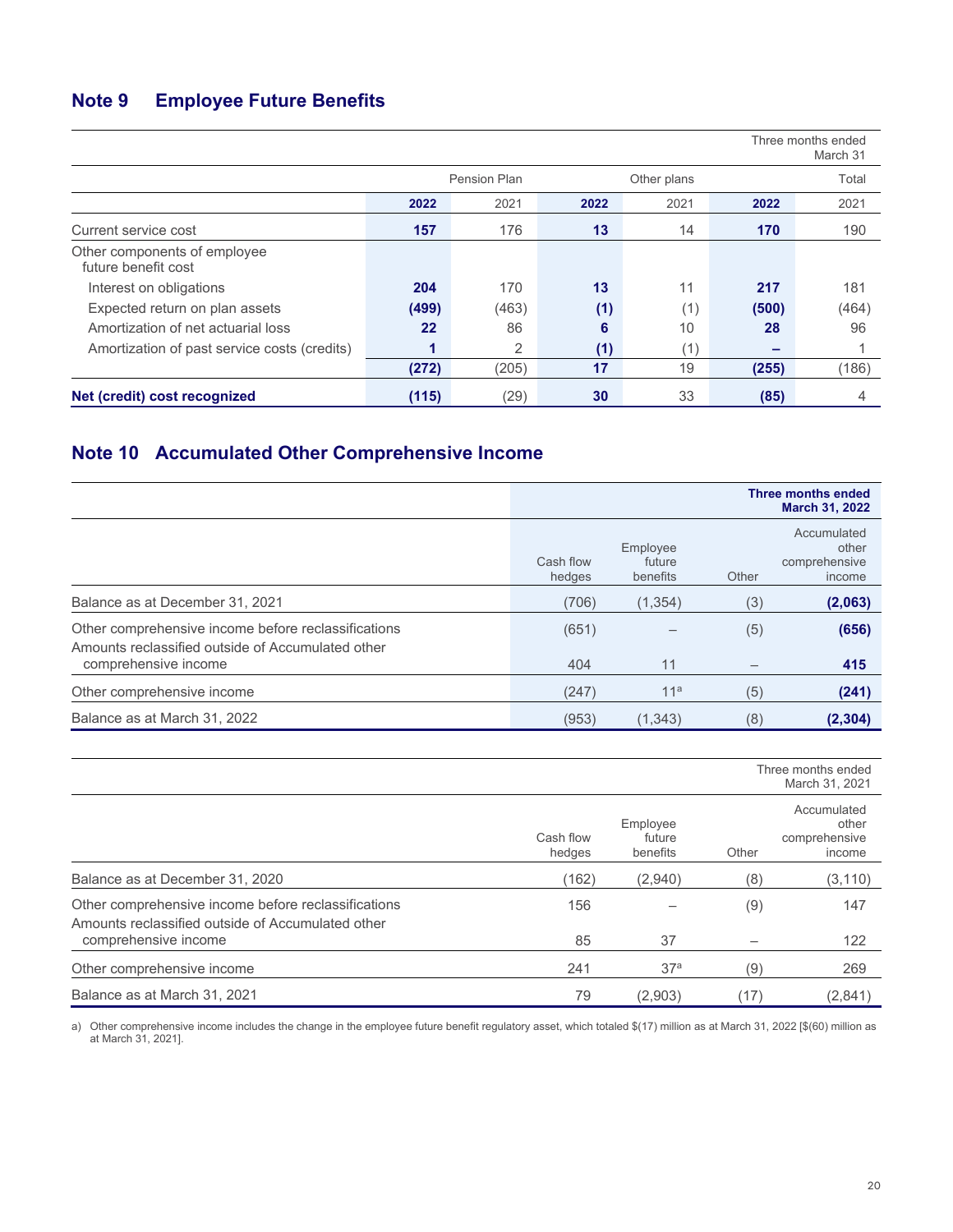# **Note 11 Contingencies**

#### **Guarantees**

In accordance with the terms and conditions of certain debt securities issued outside Canada, Hydro-Québec has undertaken to increase the amount of interest paid to nonresidents in the event of changes to Canadian tax legislation governing the taxation of non-residents' income. Hydro-Québec cannot estimate the maximum amount it might have to pay under such circumstances. Should an amount become payable, Hydro-Québec has the option of redeeming most of the securities in question. As at March 31, 2022, the amortized cost of the long-term debts concerned was \$2,075 million (\$2,119 million as at December 31, 2021).

#### **Litigation**

In the normal course of its development and operating activities, Hydro-Québec is sometimes party to claims and legal proceedings. Management is of the opinion that an adequate provision has been made for these legal actions. Consequently, it does not foresee any significant adverse effect of such contingent liabilities on Hydro-Québec's consolidated results or financial position.

Among other ongoing actions, some Indigenous communities have instituted proceedings before the Québec courts against the governments of Canada and Québec, as well as against Hydro-Québec, based on demands concerning their ancestral rights. In particular, the Innu of Uashat mak Mani-utenam are demanding \$1.5 billion in damages resulting from various activities carried out on land they claim as their own. As well, in November 2006, the Innu of Pessamit reactivated an action brought in 1998, aimed at obtaining, among other things, the recognition of ancestral rights related to Québec lands on which certain hydroelectric generating facilities of the Manic– Outardes complex are located. This community is claiming \$500 million. Hydro-Québec is challenging the legitimacy of these claims.

Moreover, in October 2020, Innu Nation Inc. brought an action for damages before the courts of Newfoundland and Labrador against Churchill Falls (Labrador) Corporation Limited

["CF(L)Co"] and Hydro-Québec. It claims that the construction and operation of the Churchill Falls hydroelectric complex in Labrador, which is owned and operated by CF(L)Co, is the result of a common enterprise between CF(L)Co and Hydro-Québec and allegedly infringes on the ancestral rights of the Innu of Labrador. Innu Nation Inc. claims that CF(L)Co and Hydro-Québec should disgorge the profits derived from the complex or, alternatively, provide monetary compensation which, in Hydro-Québec's case, amounts to \$4 billion. Hydro-Québec is challenging the legitimacy of this action.

#### **Investments**

Further to the agreement entered into by Hydro-Québec to sell 9.45 TWh of energy to electricity distributors in Massachusetts over a 20-year period, Hydro-Québec and its U.S. partner Central Maine Power ("CMP") launched the New England Clean Energy Connect ("NECEC") project in the United States to transmit the power via the State of Maine. This project is part of a larger project aimed at establishing a new interconnection between the Québec and New England grids. In January 2021, CMP initiated the construction of the NECEC line, as all the key authorizations and major permits required by the U.S. regulatory authorities had been obtained. In November 2021, Mainers voted in a citizen initiative referendum to block the project. Hydro-Québec and CMP are challenging the legality of the new law resulting from this initiative in court, and CMP has suspended construction work until the issue has been resolved by the ongoing legal proceedings. In coordination with CMP, Hydro-Québec also suspended some of the construction work related to the interconnection project in Québec.

Should the project be abandoned, certain costs recognized as property, plant and equipment under construction, which totaled \$417 million as at March 31, 2022, will be charged to results, along with the amounts that Hydro-Québec has undertaken to pay under various agreements, which amounted to \$157 million on that date.